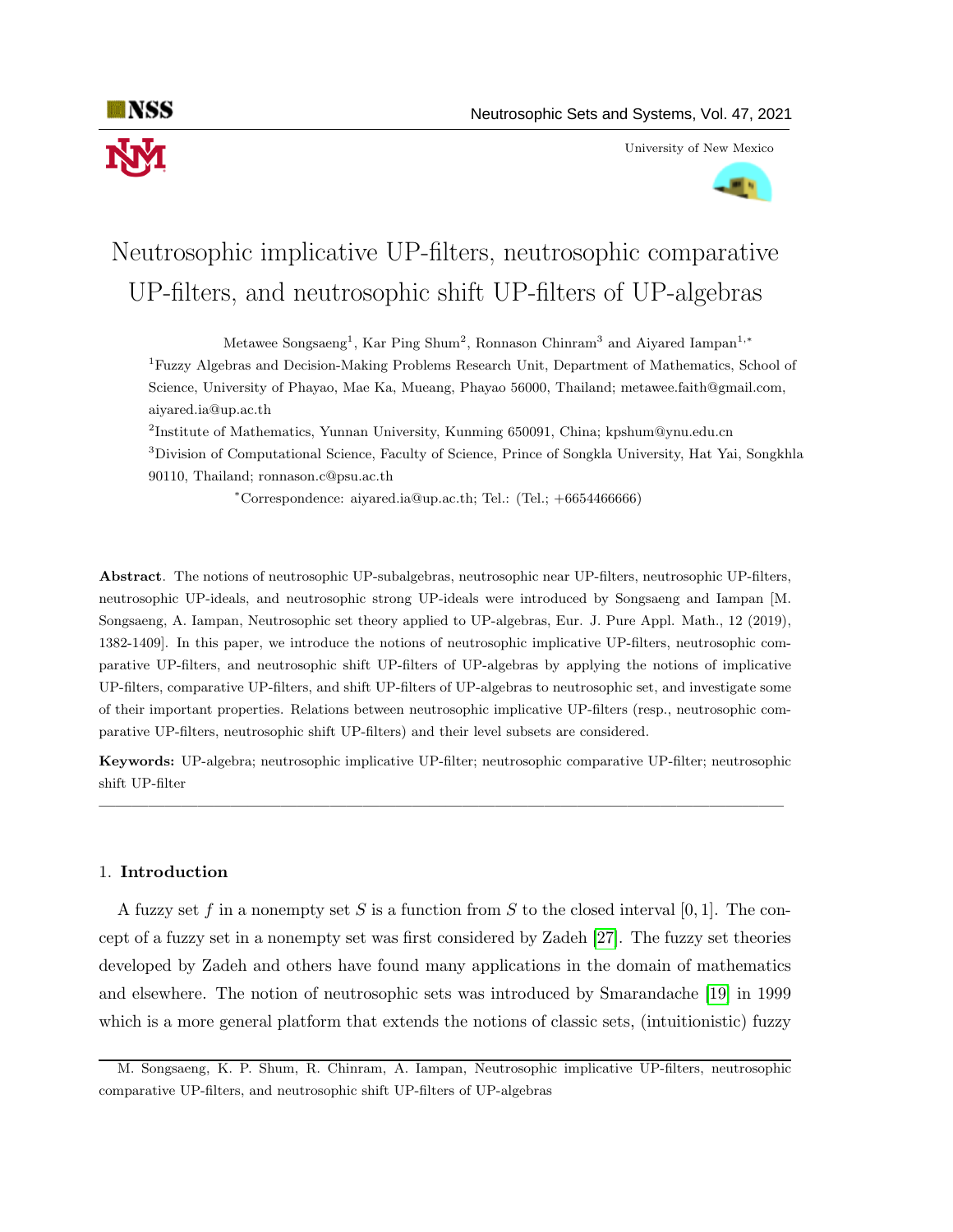sets and interval valued (intuitionistic) fuzzy sets (see [\[19,](#page-23-1) [20\]](#page-23-3)). Neutrosophic set theory is applied to various part which is referred to the site

http://fs.unm.edu/neutrosophy.htm.

The above-mentioned section has been derived from [\[24\]](#page-23-4). Wang et al. [\[26\]](#page-23-5) introduced the notion of interval neutrosophic sets in 2005. The notion of neutrosophic  $N$ -structures and their applications in semigroups was introduced by Khan et al. [\[12\]](#page-23-6) in 2017. The notion of neutrosophic sets was applied to many logical algebras (see [\[7,](#page-22-0) [11–](#page-22-1)[13,](#page-23-7) [16\]](#page-23-8)).

The notions of neutrosophic UP-subalgebras, neutrosophic near UP-filters, neutrosophic UP-filters, neutrosophic UP-ideals, and neutrosophic strong UP-ideals were introduced by Songsaeng and Iampan [\[22\]](#page-23-9) in 2019. In this paper, we introduce the notions of neutrosophic implicative UP-filters, neutrosophic comparative UP-filters, and neutrosophic shift UP-filters of UP-algebras by applying the notions of implicative UP-filters, comparative UP-filters, and shift UP-filters of UP-algebras to neutrosophic set, and investigated some of their important properties. Relations between neutrosophic implicative UP-filters (resp., neutrosophic comparative UP-filters, neutrosophic shift UP-filters) and their level subsets are considered.

#### 2. Basic results on UP-algebras

Before we begin our study, we will give the definition and useful properties of UP-algebras.

**Definition 2.1.** [\[4\]](#page-22-2) An algebra  $X = (X, \cdot, 0)$  of type  $(2, 0)$  is called a UP-algebra, where X is a nonempty set,  $\cdot$  is a binary operation on X, and 0 is a fixed element of X (i.e., a nullary operation) if it satisfies the following axioms:

<span id="page-1-0"></span>
$$
(\forall x, y, z \in X)((y \cdot z) \cdot ((x \cdot y) \cdot (x \cdot z)) = 0), \tag{1}
$$

<span id="page-1-1"></span>
$$
(\forall x \in X)(0 \cdot x = x), \tag{2}
$$

$$
(\forall x \in X)(x \cdot 0 = 0), \text{ and} \tag{3}
$$

$$
(\forall x, y \in X)(x \cdot y = 0, y \cdot x = 0 \Rightarrow x = y).
$$
\n<sup>(4)</sup>

From [\[4\]](#page-22-2), we know that the notion of UP-algebras is a generalization of KU-algebras (see  $[15]$ .

For examples of UP-algebras, see  $[1, 2, 5, 14, 17, 18]$  $[1, 2, 5, 14, 17, 18]$  $[1, 2, 5, 14, 17, 18]$  $[1, 2, 5, 14, 17, 18]$  $[1, 2, 5, 14, 17, 18]$  $[1, 2, 5, 14, 17, 18]$ .

The binary relation  $\leq$  on a UP-algebra  $X = (X, \cdot, 0)$  is defined as follows:

$$
(\forall x, y \in X)(x \le y \Leftrightarrow x \cdot y = 0)
$$
\n<sup>(5)</sup>

M. Songsaeng, K. P. Shum, R. Chinram, A. Iampan, Neutrosophic implicative UP-filters, neutrosophic comparative UP-filters, and neutrosophic shift UP-filters of UP-algebras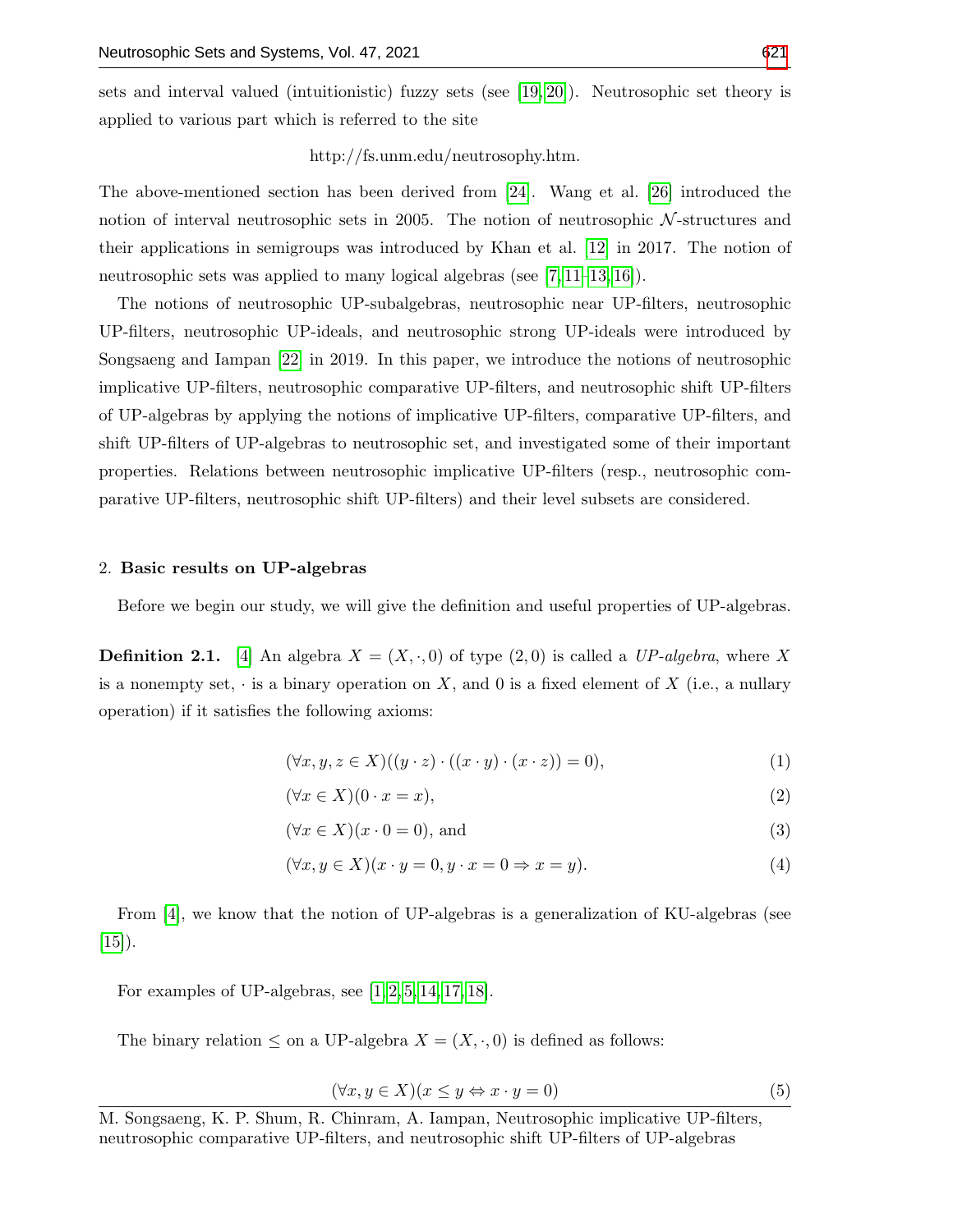and the following assertions are valid (see  $[4,5]$  $[4,5]$ ).

<span id="page-2-1"></span>
$$
(\forall x \in X)(x \le x),\tag{6}
$$

$$
(\forall x, y, z \in X)(x \le y, y \le z \Rightarrow x \le z),
$$
\n<sup>(7)</sup>

$$
(\forall x, y, z \in X)(x \le y \Rightarrow z \cdot x \le z \cdot y),
$$
\n(8)

$$
(\forall x, y, z \in X)(x \le y \Rightarrow y \cdot z \le x \cdot z), \tag{9}
$$

$$
(\forall x, y, z \in X)(x \le y \cdot x, \text{ in particular, } y \cdot z \le x \cdot (y \cdot z)),\tag{10}
$$

$$
(\forall x, y \in X)(y \cdot x \le x \Leftrightarrow x = y \cdot x), \tag{11}
$$

$$
(\forall x, y \in X)(x \le y \cdot y),\tag{12}
$$

$$
(\forall a, x, y, z \in X)(x \cdot (y \cdot z) \le x \cdot ((a \cdot y) \cdot (a \cdot z))),
$$
\n
$$
(13)
$$

$$
(\forall a, x, y, z \in X) (((a \cdot x) \cdot (a \cdot y)) \cdot z \le (x \cdot y) \cdot z), \tag{14}
$$

$$
(\forall x, y, z \in X)((x \cdot y) \cdot z \le y \cdot z), \tag{15}
$$

$$
(\forall x, y, z \in X)(x \le y \Rightarrow x \le z \cdot y),\tag{16}
$$

$$
(\forall x, y, z \in X)((x \cdot y) \cdot z \le x \cdot (y \cdot z)), \text{ and } \tag{17}
$$

$$
(\forall a, x, y, z \in X)((x \cdot y) \cdot z \le y \cdot (a \cdot z)). \tag{18}
$$

**Definition 2.2.** [\[3,](#page-22-6)[4,](#page-22-2)[6,](#page-22-7)[8–](#page-22-8)[10,](#page-22-9)[21\]](#page-23-14) A nonempty subset S of a UP-algebra  $X = (X, \cdot, 0)$  is called (1) a  $UP\text{-}subalgebra$  of X if it satisfies the following condition:

$$
(\forall x, y \in S)(x \cdot y \in S),\tag{19}
$$

(2) a near UP-filter of  $X$  if it satisfies the following condition:

$$
(\forall x, y \in X)(y \in S \Rightarrow x \cdot y \in S).
$$
\n
$$
(20)
$$

(3) a  $UP\text{-}filter$  of X if it satisfies the following conditions:

<span id="page-2-0"></span>the constant 0 of 
$$
X
$$
 is in  $S$ , (21)

$$
(\forall x, y \in X)(x \cdot y \in S, x \in S \Rightarrow y \in S), \tag{22}
$$

(4) an *implicative UP-filter* of X if it satisfies the condition [\(21\)](#page-2-0) and the following condition:

$$
(\forall x, y, z \in X)(x \cdot (y \cdot z) \in S, x \cdot y \in S \Rightarrow x \cdot z \in S),
$$
\n
$$
(23)
$$

(5) a *comparative UP-filter* of X if it satisfies the condition [\(21\)](#page-2-0) and the following condition:

$$
(\forall x, y, z \in X)(x \cdot ((y \cdot z) \cdot y) \in S, x \in S \Rightarrow y \in S), \tag{24}
$$

M. Songsaeng, K. P. Shum, R. Chinram, A. Iampan, Neutrosophic implicative UP-filters, neutrosophic comparative UP-filters, and neutrosophic shift UP-filters of UP-algebras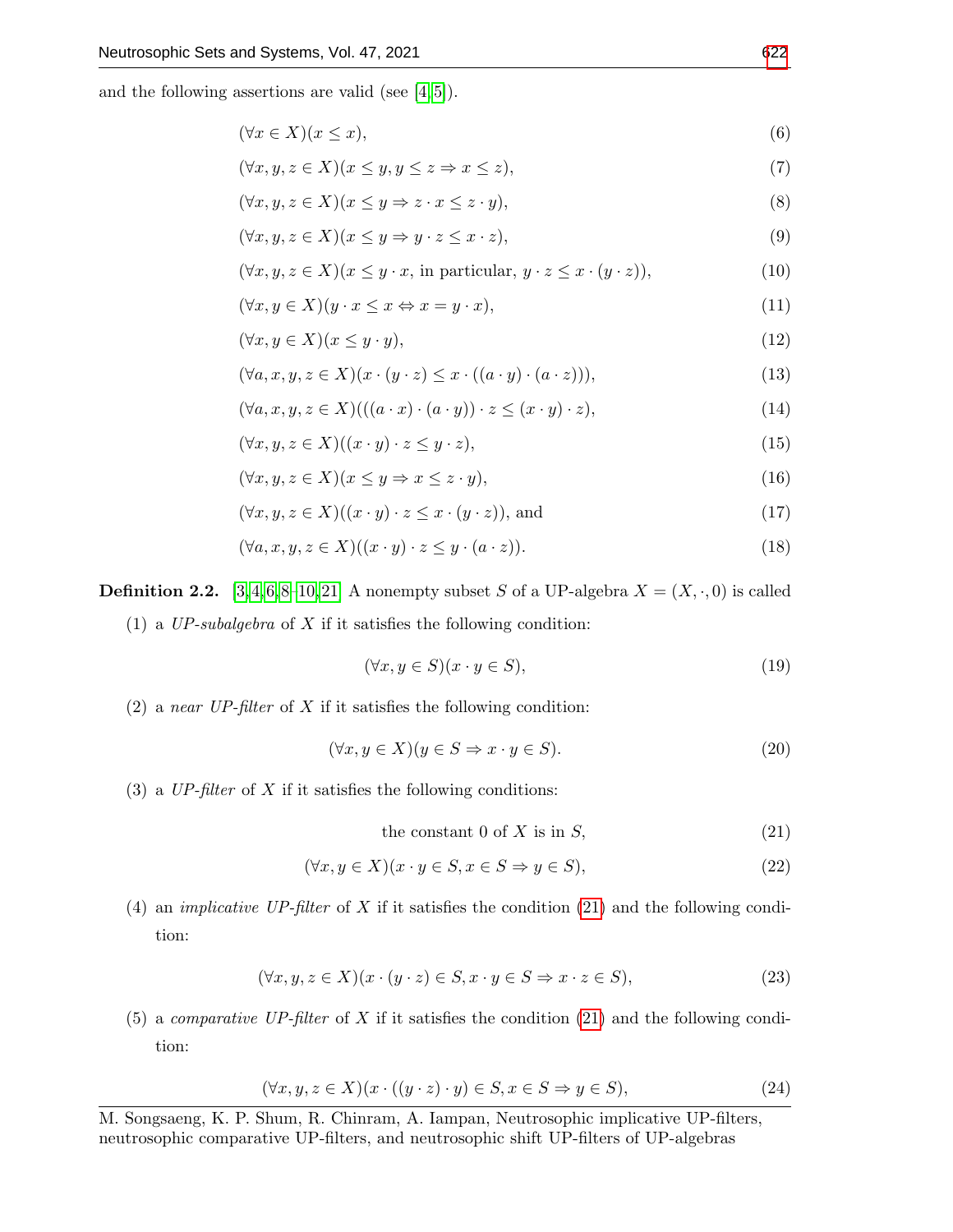(6) a *shift UP-filter* of X if it satisfies the condition [\(21\)](#page-2-0) and the following condition:

$$
(\forall x, y, z \in X)(x \cdot (y \cdot z) \in S, x \in S \Rightarrow ((z \cdot y) \cdot y) \cdot z \in S),
$$
\n
$$
(25)
$$

 $(7)$  a UP-ideal of X if it satisfies the condition  $(21)$  and the following condition:

$$
(\forall x, y, z \in X)(x \cdot (y \cdot z) \in S, y \in S \Rightarrow x \cdot z \in S),
$$
\n
$$
(26)
$$

(8) a *strong UP-ideal* of X if it satisfies the condition [\(21\)](#page-2-0) and the following condition:

$$
(\forall x, y, z \in X)((z \cdot y) \cdot (z \cdot x) \in S, y \in S \Rightarrow x \in S). \tag{27}
$$

Guntasow et al. [\[3\]](#page-22-6) proved that the only strong UP-ideal of a UP-algebra  $X$  is  $X$ .

#### 3. NSs in UP-algebras

In 1999, Smarandache [\[19\]](#page-23-1) introduced the notion of neutrosophic sets as the following definition.

A neutrosophic set (briefly, NS) in a nonempty set  $X$  is a structure of the form:

$$
\Lambda = \{(x, \lambda_T(x), \lambda_I(x), \lambda_F(x)) \mid x \in X\}
$$
\n(28)

where  $\lambda_T : X \to [0,1]$  is a truth membership function,  $\lambda_I : X \to [0,1]$  is an indeterminate membership function, and  $\lambda_F : X \to [0,1]$  is a false membership function.

For our convenience, we will denote a NS as  $\Lambda = (X, \lambda_T, \lambda_I, \lambda_F) = (X, \lambda_{T,I,F}) = \{(x, \lambda_T(x),$  $\lambda_I(x), \lambda_F(x)) \mid x \in X$ .

**Definition 3.1.** [\[19\]](#page-23-1) Let  $\Lambda$  be a NS in a nonempty set X. The NS  $\overline{\Lambda} = (X, \overline{\lambda}_{T,I,F})$  in X defined by

$$
(\forall x \in X) \begin{pmatrix} \overline{\lambda}_T(x) = 1 - \lambda_T(x) \\ \overline{\lambda}_I(x) = 1 - \lambda_I(x) \\ \overline{\lambda}_F(x) = 1 - \lambda_F(x) \end{pmatrix}
$$
 (29)

is called the *complement* of  $\Lambda$  in X. For all NS  $\Lambda$  in a nonempty set X, we have  $\Lambda = \overline{\overline{\Lambda}}$ .

In what follows, let X denote a UP-algebra  $(X, \cdot, 0)$  unless otherwise specified.

Songsaeng and Iampan [\[23\]](#page-23-15) introduced the new concepts of neutrosophic sets in UP-algebras: neutrosophic UP-subalgebras, neutrosophic near UP-filters, neutrosophic UP-filters, neutrosophic UP-ideals, and neutrosophic strong UP-ideals.

## Definition 3.2. A NS  $\Lambda$  in X is called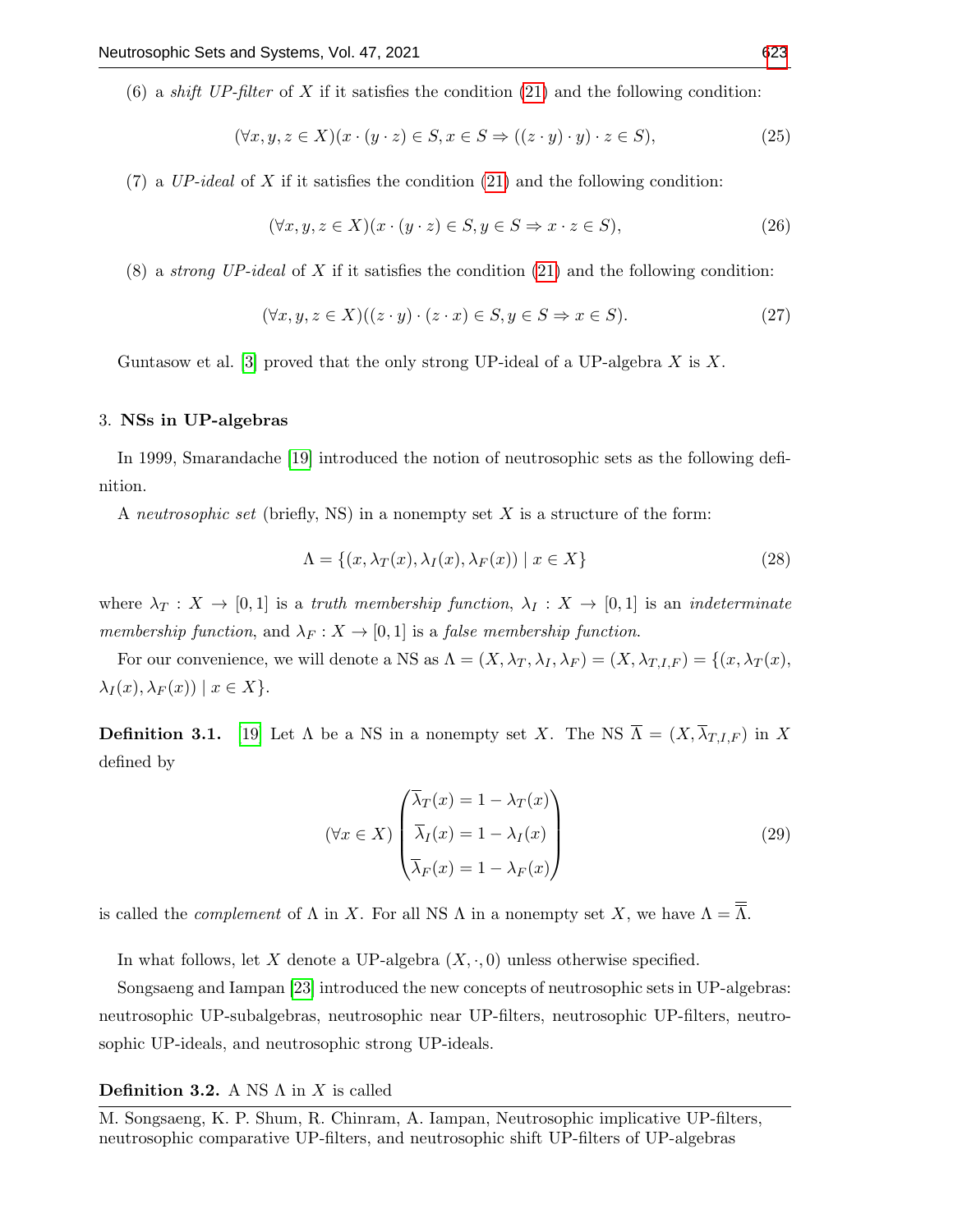(1) a *neutrosophic UP-subalgebra* of X if it satisfies the following conditions:

$$
(\forall x, y \in X)(\lambda_T(x \cdot y) \ge \min\{\lambda_T(x), \lambda_T(y)\}),\tag{30}
$$

$$
(\forall x, y \in X)(\lambda_I(x \cdot y) \le \max\{\lambda_I(x), \lambda_I(y)\}),\tag{31}
$$

$$
(\forall x, y \in X)(\lambda_F(x \cdot y) \ge \min\{\lambda_F(x), \lambda_F(y)\}),\tag{32}
$$

(2) a *neutrosophic near UP-filter* of  $X$  if it satisfies the following conditions:

$$
(\forall x, y \in X)(\lambda_T(x \cdot y) \ge \lambda_T(y)),\tag{33}
$$

$$
(\forall x, y \in X)(\lambda_I(x \cdot y) \le \lambda_I(y)),\tag{34}
$$

$$
(\forall x, y \in X)(\lambda_F(x \cdot y) \ge \lambda_F(y)),\tag{35}
$$

(3) a neutrosophic UP-filter of X if it satisfies the following conditions:

<span id="page-4-5"></span><span id="page-4-4"></span><span id="page-4-3"></span>
$$
(\forall x \in X)(\lambda_T(0) \ge \lambda_T(x)), \tag{36}
$$

<span id="page-4-10"></span><span id="page-4-9"></span><span id="page-4-2"></span><span id="page-4-1"></span><span id="page-4-0"></span>
$$
(\forall x \in X)(\lambda_I(0) \le \lambda_I(x)), \tag{37}
$$

<span id="page-4-11"></span><span id="page-4-8"></span><span id="page-4-7"></span><span id="page-4-6"></span>
$$
(\forall x \in X)(\lambda_F(0) \ge \lambda_F(x)), \tag{38}
$$

$$
(\forall x, y \in X)(\lambda_T(y) \ge \min\{\lambda_T(x \cdot y), \lambda_T(x)\}),\tag{39}
$$

$$
(\forall x, y \in X)(\lambda_I(y) \le \max\{\lambda_I(x \cdot y), \lambda_I(x)\}),\tag{40}
$$

$$
(\forall x, y \in X)(\lambda_F(y) \ge \min\{\lambda_F(x \cdot y), \lambda_F(x)\}),\tag{41}
$$

(4) a neutrosophic UP-ideal of X if it satisfies the following conditions:  $(36)$ ,  $(37)$ ,  $(38)$ , and

$$
(\forall x, y, z \in X)(\lambda_T(x \cdot z) \ge \min\{\lambda_T(x \cdot (y \cdot z)), \lambda_T(y)\}),\tag{42}
$$

$$
(\forall x, y, z \in X)(\lambda_I(x \cdot z) \le \max\{\lambda_I(x \cdot (y \cdot z)), \lambda_I(y)\}),\tag{43}
$$

$$
(\forall x, y, z \in X)(\lambda_F(x \cdot z) \ge \min\{\lambda_F(x \cdot (y \cdot z)), \lambda_F(y)\}),\tag{44}
$$

(5) a neutrosophic strong UP-ideal of X if it satisfies the following conditions: [\(36\)](#page-4-0), [\(37\)](#page-4-1), [\(38\)](#page-4-2), and

$$
(\forall x, y, z \in X)(\lambda_T(x) \ge \min\{\lambda_T((z \cdot y) \cdot (z \cdot x)), \lambda_T(y)\}),\tag{45}
$$

$$
(\forall x, y, z \in X)(\lambda_I(x) \le \max\{\lambda_I((z \cdot y) \cdot (z \cdot x)), \lambda_I(y)\}),\tag{46}
$$

$$
(\forall x, y, z \in X)(\lambda_F(x) \ge \min\{\lambda_F((z \cdot y) \cdot (z \cdot x)), \lambda_F(y)\}).
$$
\n(47)

**Definition 3.3.** [\[23\]](#page-23-15) A NS  $\Lambda$  in X is said to be *constant* if  $\Lambda$  is a constant function from X to  $[0, 1]^3$ . That is,  $\lambda_T, \lambda_I$ , and  $\lambda_F$  are constant functions from X to  $[0, 1]$ .

Songsaeng and Iampan [\[23\]](#page-23-15) proved the generalization that the concept of neutrosophic UP-subalgebras is a generalization of neutrosophic near UP-filters, neutrosophic near UPfilters is a generalization of neutrosophic UP-filters, neutrosophic UP-filters is a generalization

M. Songsaeng, K. P. Shum, R. Chinram, A. Iampan, Neutrosophic implicative UP-filters, neutrosophic comparative UP-filters, and neutrosophic shift UP-filters of UP-algebras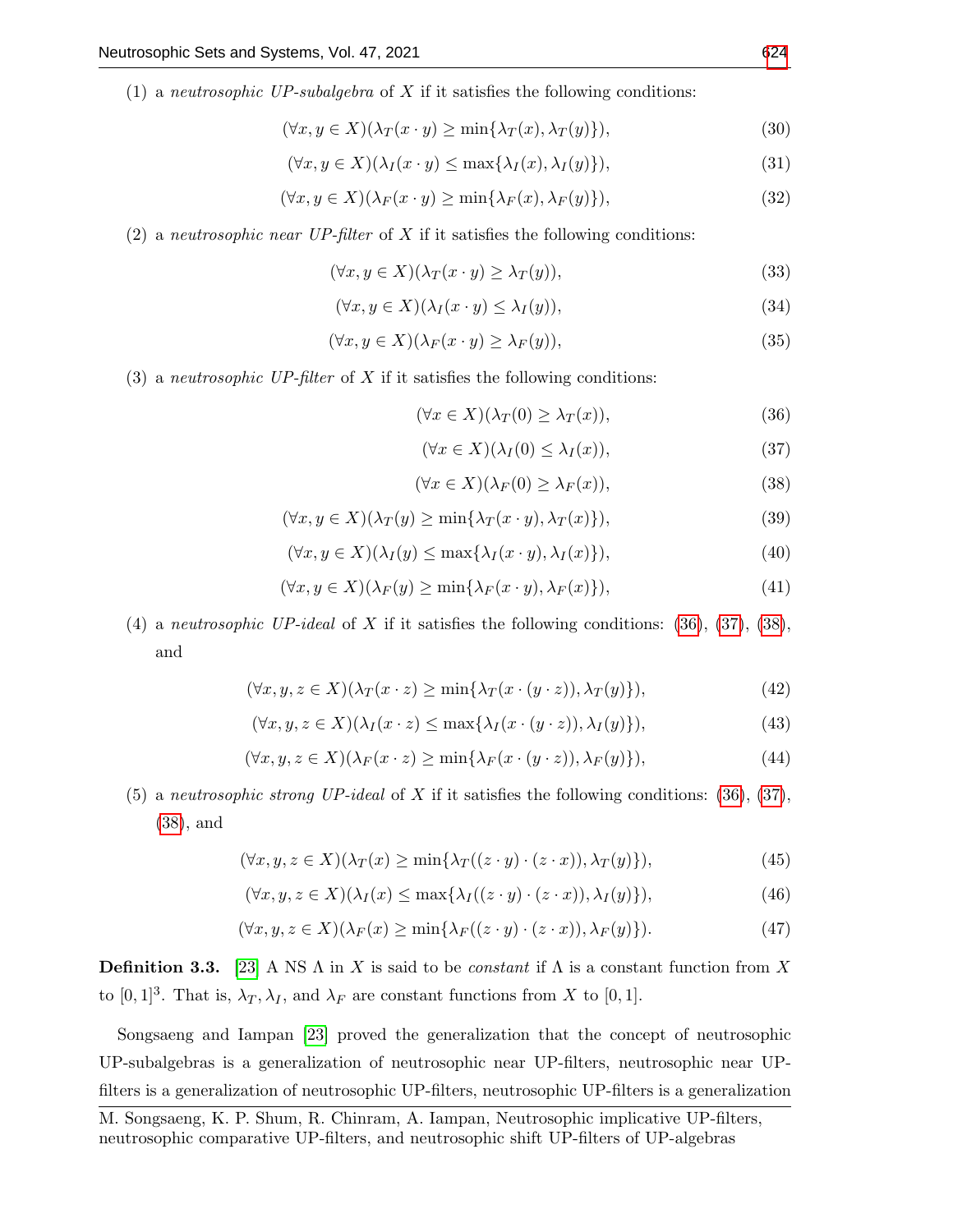of neutrosophic UP-ideals, and neutrosophic UP-ideals is a generalization of neutrosophic strong UP-ideals. Moreover, they proved that neutrosophic strong UP-ideals and constant neutrosophic sets coincide.

**Definition 3.4.** A NS  $\Lambda$  in X is called a *neutrosophic implicative UP-filter* of X if it satisfies the following conditions: [\(36\)](#page-4-0), [\(37\)](#page-4-1), [\(38\)](#page-4-2), and

$$
(\forall x, y, z \in X)(\lambda(x \cdot z) \ge \min\{\lambda(x \cdot (y \cdot z)), \lambda(x \cdot y)\}),\tag{48}
$$

$$
(\forall x, y, z \in X)(\lambda(x \cdot z) \le \max\{\lambda(x \cdot (y \cdot z)), \lambda(x \cdot y)\}),\tag{49}
$$

$$
(\forall x, y, z \in X)(\lambda(x \cdot z) \ge \min\{\lambda(x \cdot (y \cdot z)), \lambda(x \cdot y)\}).
$$
\n(50)

<span id="page-5-4"></span>**Example 3.5.** Let  $X = \{0, 1, 2, 3, 4\}$  be a UP-algebra with a fixed element 0 and a binary operation · defined by the following Cayley table:

<span id="page-5-7"></span><span id="page-5-6"></span><span id="page-5-5"></span>

|  |  | $\begin{array}{c cccc} \cdot&0&1&2&3&4\\ \hline 0&0&1&2&3&4\\ 1&0&0&2&3&4\\ 2&0&0&0&0&4\\ 3&0&1&2&0&4\\ 4&0&0&0&0&0 \end{array}$ |  |
|--|--|----------------------------------------------------------------------------------------------------------------------------------|--|

We define a NS  $\Lambda$  in  $X$  as follows:

$$
\lambda_T = \begin{pmatrix} 0 & 1 & 2 & 3 & 4 \\ 0.8 & 0.8 & 0.6 & 0.6 & 0.6 \end{pmatrix}, \lambda_I = \begin{pmatrix} 0 & 1 & 2 & 3 & 4 \\ 0.4 & 0.4 & 0.4 & 0.4 & 0.8 \end{pmatrix}, \lambda_F = \begin{pmatrix} 0 & 1 & 2 & 3 & 4 \\ 0.7 & 0.7 & 0.5 & 0.7 & 0.5 \end{pmatrix}.
$$

Hence,  $\Lambda$  is a neutrosophic implicative UP-filter of X.

**Definition 3.6.** A NS  $\Lambda$  in X is called a *neutrosophic comparative UP-filter* of X if it satisfies the following conditions: [\(36\)](#page-4-0), [\(37\)](#page-4-1), [\(38\)](#page-4-2), and

$$
(\forall x, y, z \in X)(\lambda(y) \ge \min\{\lambda(x \cdot ((y \cdot z) \cdot y)), \lambda(x)\}),\tag{51}
$$

$$
(\forall x, y, z \in X)(\lambda(y) \le \max\{\lambda(x \cdot ((y \cdot z) \cdot y)), \lambda(x)\}),\tag{52}
$$

$$
(\forall x, y, z \in X)(\lambda(y) \ge \min\{\lambda(x \cdot ((y \cdot z) \cdot y)), \lambda(x)\}).
$$
\n(53)

<span id="page-5-0"></span>**Example 3.7.** Let  $X = \{0, 1, 2, 3, 4\}$  be a UP-algebra with a fixed element 0 and a binary operation · defined by the following Cayley table:

<span id="page-5-3"></span><span id="page-5-2"></span><span id="page-5-1"></span>

|  |  | $\begin{array}{c cccccc} \cdot&0&1&2&3&4\\ \hline 0&0&1&2&3&4\\ 1&0&0&2&2&4\\ 2&0&0&0&1&4\\ 3&0&0&0&0&4\\ 4&0&1&2&3&0\\ \end{array}$ |  |
|--|--|--------------------------------------------------------------------------------------------------------------------------------------|--|
|  |  |                                                                                                                                      |  |
|  |  |                                                                                                                                      |  |
|  |  |                                                                                                                                      |  |
|  |  |                                                                                                                                      |  |
|  |  |                                                                                                                                      |  |

M. Songsaeng, K. P. Shum, R. Chinram, A. Iampan, Neutrosophic implicative UP-filters, neutrosophic comparative UP-filters, and neutrosophic shift UP-filters of UP-algebras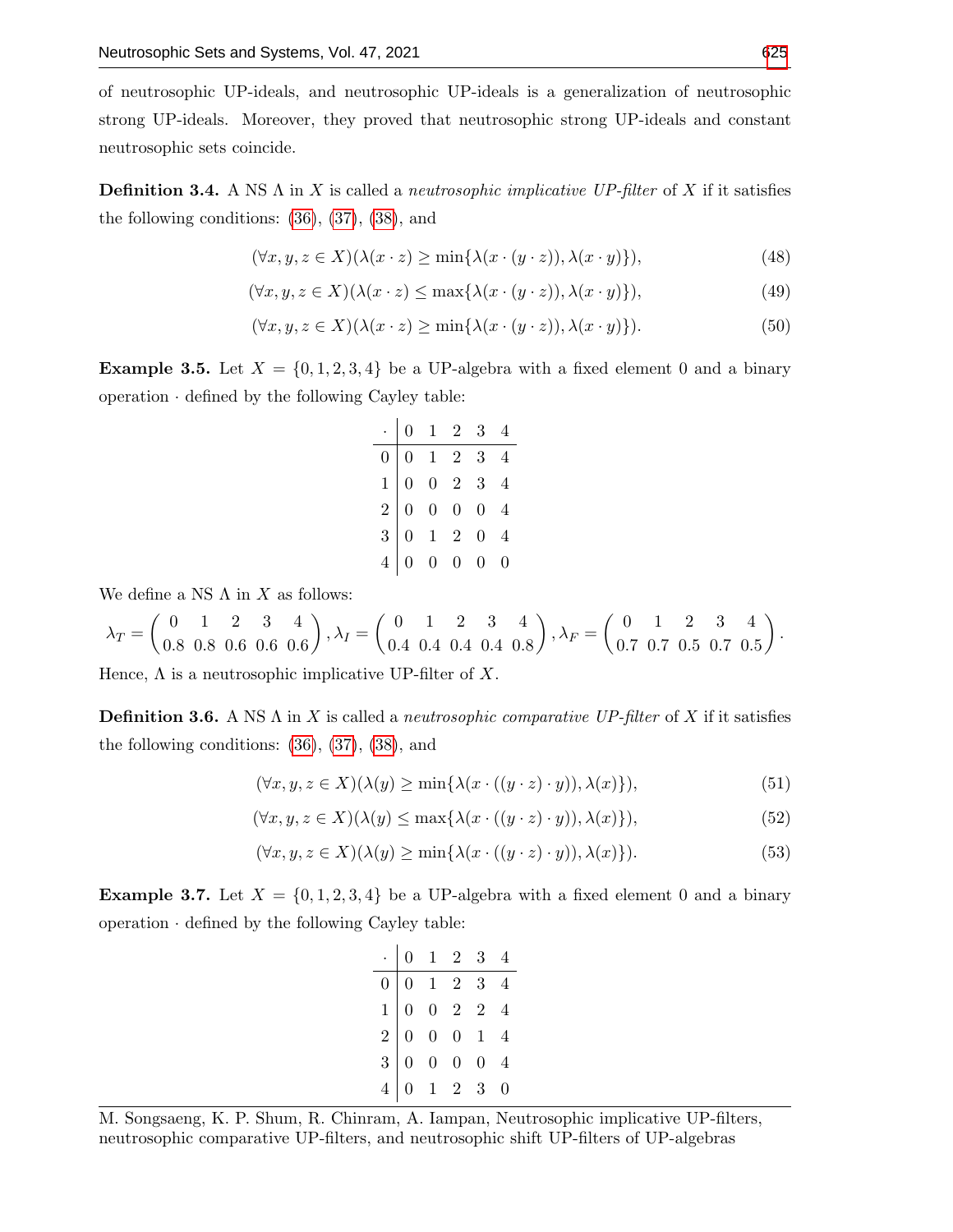We define a NS  $\Lambda$  in  $X$  as follows:

$$
\lambda_T = \begin{pmatrix} 0 & 1 & 2 & 3 & 4 \\ 0.6 & 0.6 & 0.6 & 0.6 & 0.4 \end{pmatrix}, \lambda_I = \begin{pmatrix} 0 & 1 & 2 & 3 & 4 \\ 0.4 & 0.4 & 0.4 & 0.4 & 0.8 \end{pmatrix}, \lambda_F = \begin{pmatrix} 0 & 1 & 2 & 3 & 4 \\ 0.7 & 0.7 & 0.7 & 0.7 & 0.5 \end{pmatrix}.
$$

Hence,  $\Lambda$  is a neutrosophic comparative UP-filter of X.

**Definition 3.8.** A NS  $\Lambda$  in X is called a *neutrosophic shift UP-filter* of X if it satisfies the following conditions:  $(36)$ ,  $(37)$ ,  $(38)$ , and

$$
(\forall x, y, z \in X)(\lambda(((z \cdot y) \cdot y) \cdot z) \ge \min\{\lambda(x \cdot (y \cdot z)), \lambda(x)\}),\tag{54}
$$

$$
(\forall x, y, z \in X(\lambda(((z \cdot y) \cdot y) \cdot z) \le \max\{\lambda(x \cdot (y \cdot z)), \lambda(x)\}),\tag{55}
$$

$$
(\forall x, y, z \in X)(\lambda(((z \cdot y) \cdot y) \cdot z) \ge \min\{\lambda(x \cdot (y \cdot z)), \lambda(x)\}).
$$
\n(56)

<span id="page-6-4"></span>**Example 3.9.** Let  $X = \{0, 1, 2, 3, 4\}$  be a UP-algebra with a fixed element 0 and a binary operation  $\cdot$  defined by the following Cayley table:

<span id="page-6-2"></span><span id="page-6-1"></span><span id="page-6-0"></span>

| $\cdot$ 0 1 2 3 4                                                                                                              |  |  |
|--------------------------------------------------------------------------------------------------------------------------------|--|--|
| $\begin{array}{c cccc} \hline 0&0&1&2&3&4 \ \hline 1&0&0&2&3&4 \ 2&0&0&0&2&4 \ 3&0&0&0&0&4 \ 4&0&1&2&3&0 \ \hline \end{array}$ |  |  |
|                                                                                                                                |  |  |
|                                                                                                                                |  |  |
|                                                                                                                                |  |  |
|                                                                                                                                |  |  |

We define a NS  $\Lambda$  in  $X$  as follows:

$$
\lambda_T = \begin{pmatrix} 0 & 1 & 2 & 3 & 4 \\ 0.6 & 0.6 & 0.6 & 0.6 & 0.4 \end{pmatrix}, \lambda_I = \begin{pmatrix} 0 & 1 & 2 & 3 & 4 \\ 0.4 & 0.4 & 0.8 & 0.8 & 0.8 \end{pmatrix}, \lambda_F = \begin{pmatrix} 0 & 1 & 2 & 3 & 4 \\ 0.9 & 0.9 & 0.7 & 0.7 & 0.7 \end{pmatrix}.
$$

Hence,  $\Lambda$  is a neutrosophic shift UP-filter of X.

<span id="page-6-3"></span>**Theorem 3.10.** [\[23\]](#page-23-15) A NS  $\Lambda$  in X is constant if and only if it is a neutrosophic strong UP-ideal of  $X$ .

<span id="page-6-5"></span>**Theorem 3.11.** Every neutrosophic implicative UP-filter of  $X$  is a neutrosophic UP-ideal.

*Proof.* Assume that  $\Lambda$  is a neutrosophic implicative UP-filter of X. Then  $\Lambda$  satisfies the conditions [\(36\)](#page-4-0), [\(37\)](#page-4-1), and [\(38\)](#page-4-2).

Let  $x, y, z \in X$ . Then  $\lambda_T(x \cdot z) \ge \min\{\lambda_T(x \cdot (y \cdot z)), \lambda_T(x \cdot y)\}\)$  By generalization of neutrosophic near UP-filter, neutrosophic UP-filter, and the condition [33,](#page-4-3) we have  $\lambda_T(x \cdot z) \geq$  $\min\{\lambda_T(x\cdot(y\cdot z)),\lambda_T(y)\},\,$ 

Let  $x, y, z \in X$ . Then  $\lambda_I(x \cdot z) \leq \max\{\lambda_I(x \cdot (y \cdot z)), \lambda_I(x \cdot y)\}\)$  By generalization of neu-trosophic near UP-filter, neutrosophic UP-filter, and the condition [34,](#page-4-4) we have  $\lambda_I(x \cdot z) \leq$  $\max\{\lambda_I(x\cdot (y\cdot z)),\lambda_I(y)\},\,$ 

M. Songsaeng, K. P. Shum, R. Chinram, A. Iampan, Neutrosophic implicative UP-filters, neutrosophic comparative UP-filters, and neutrosophic shift UP-filters of UP-algebras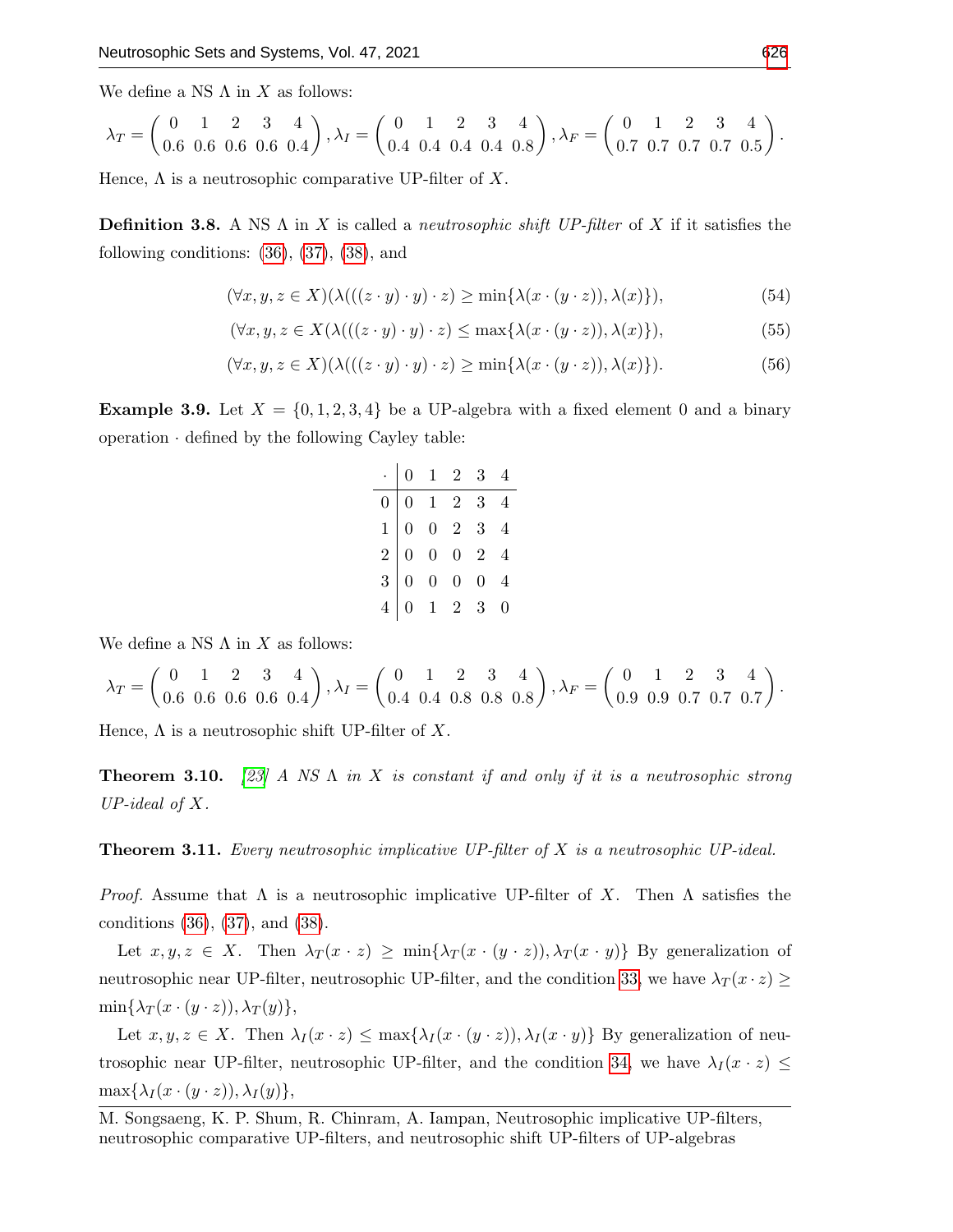Let  $x, y, z \in X$ . Then  $\lambda_F(x \cdot z) \ge \min\{\lambda_F(x \cdot (y \cdot z)), \lambda_F(x \cdot y)\}\)$  By generalization of neutrosophic near UP-filter, neutrosophic UP-filter, and the condition [35,](#page-4-5) we have  $\lambda_F(x \cdot z) \ge$  $\min\{\lambda_F(x\cdot (y\cdot z)),\lambda_F(y)\},\,$ 

Hence,  $\Lambda$  is a neutrosophic UP-ideal of X.  $\Box$ 

<span id="page-7-0"></span>**Example 3.12.** From the Cayley table in Example [3.7,](#page-5-0) we define a NS  $\Lambda$  in X as follows:

$$
\lambda_T = \begin{pmatrix} 0 & 1 & 2 & 3 & 4 \\ 1 & 0.7 & 0.6 & 0.6 & 0.4 \end{pmatrix}, \lambda_I = \begin{pmatrix} 0 & 1 & 2 & 3 & 4 \\ 0 & 0.3 & 0.5 & 0.5 & 0.7 \end{pmatrix}, \lambda_F = \begin{pmatrix} 0 & 1 & 2 & 3 & 4 \\ 0.9 & 0.8 & 0.7 & 0.7 & 0.5 \end{pmatrix}.
$$

Then  $\Lambda$  is a neutrosophic UP-ideal of X. Since  $\lambda_I(2\cdot3) = 0.3 > 0 = \max{\lambda_I(2\cdot(1\cdot3))}, \lambda_I(2\cdot1)$ , we have  $\Lambda$  is not a neutrosophic implicative UP-filter of X.

## <span id="page-7-1"></span>**Theorem 3.13.** Every neutrosophic comparative UP-filter of  $X$  is a neutrosophic UP-filter.

*Proof.* Assume that  $\Lambda$  is a neutrosophic comparative UP-filter of X. Then  $\Lambda$  satisfies the conditions [\(36\)](#page-4-0), [\(37\)](#page-4-1), and [\(38\)](#page-4-2). Next, let  $x, y \in X$ . Then

$$
\lambda_T(y) \ge \min\{\lambda_T(x \cdot ((y \cdot y) \cdot y)), \lambda_T(x)\} \quad \text{by (51)}
$$

$$
= \min\{\lambda_T(x \cdot (0 \cdot y)), \lambda_T(x)\} \qquad \text{by (6)}
$$

$$
= \min\{\lambda_T(x \cdot y), \lambda_T(x)\},\tag{2}
$$

$$
\lambda_I(y) \le \max\{\lambda_I(x \cdot ((y \cdot y) \cdot y)), \lambda_I(x)\} \quad \text{by (52)}
$$

$$
= \max\{\lambda_I(x \cdot (0 \cdot y)), \lambda_I(x)\} \qquad \text{by (6)}
$$

$$
= \max\{\lambda_I(x \cdot y), \lambda_I(x)\},\tag{2}
$$

$$
\lambda_F(y) \ge \min\{\lambda_F(x \cdot ((y \cdot y) \cdot y)), \lambda_F(x)\} \quad \text{by (53)}
$$

$$
= \min\{\lambda_F(x \cdot (0 \cdot y)), \lambda_F(x)\} \qquad \text{by (6)}
$$

$$
= \min\{\lambda_F(x \cdot y), \lambda_F(x)\}.
$$
 by (2)

Hence,  $\Lambda$  is a neutrosophic UP-filter of X.  $\Box$ 

<span id="page-7-3"></span>**Example 3.14.** From Example [3.12,](#page-7-0) we have  $\Lambda$  is a neutrosophic UP-ideal of X and so  $\Lambda$  is a neutrosophic UP-filter of X. Since  $\lambda_T(1) = 0.7 < 1 = \min{\lambda_T(0 \cdot ((1 \cdot 3) \cdot 1)), \lambda_T(0)}$ , we have  $\Lambda$  is not a neutrosophic comparative UP-filter of X.

## <span id="page-7-2"></span>**Theorem 3.15.** Every neutrosophic shift UP-filter of  $X$  is a neutrosophic UP-filter.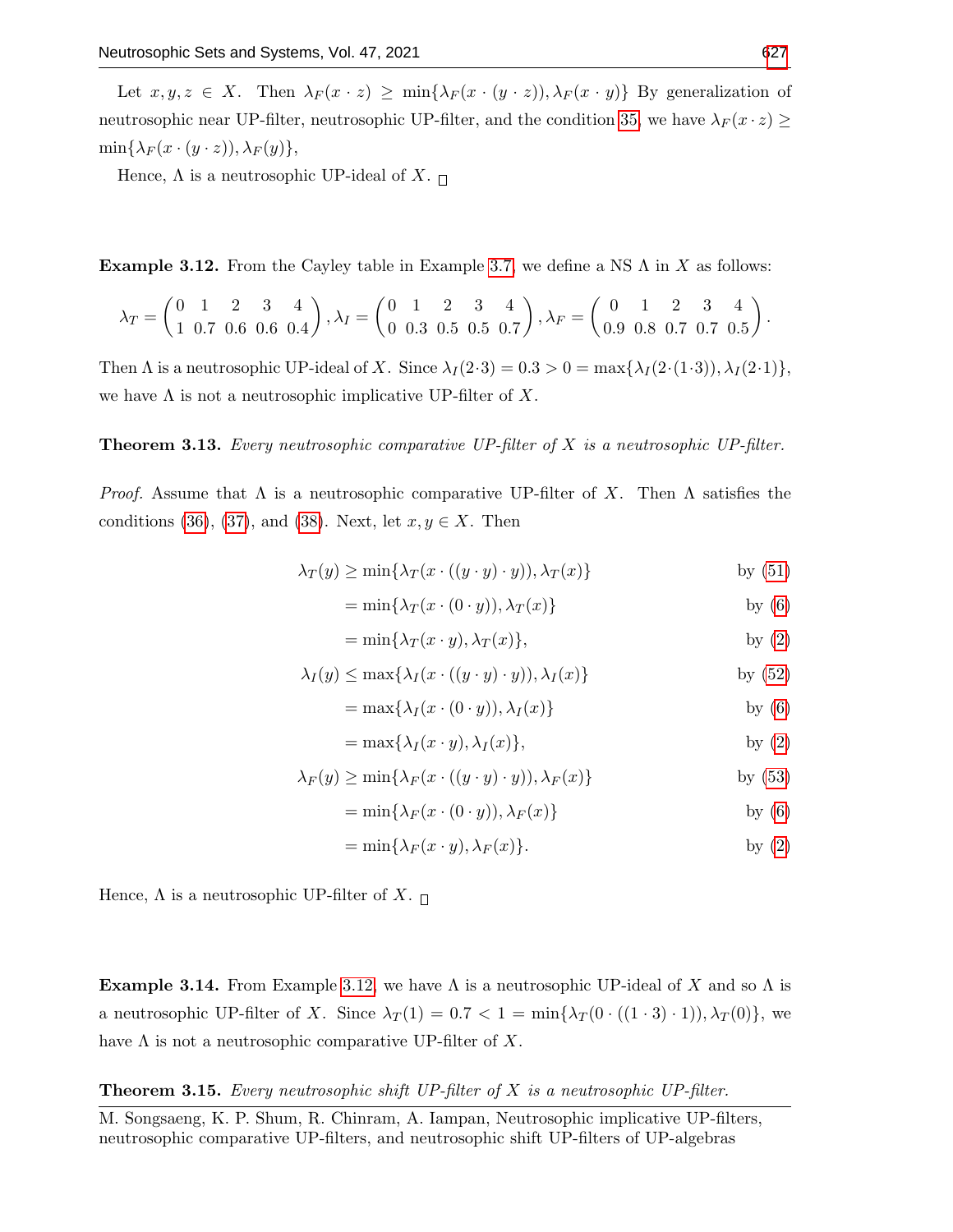*Proof.* Assume that  $\Lambda$  is a neutrosophic shift UP-filter of X. Then  $\Lambda$  satisfies the conditions [\(36\)](#page-4-0), [\(37\)](#page-4-1), and [\(38\)](#page-4-2). Next, let  $x, y \in X$ . Then

$$
\lambda_T(y) = \lambda_T(((y \cdot 0) \cdot 0) \cdot y) \qquad \text{by (2) and (3)}
$$

$$
\geq \min\{\lambda_T(x \cdot (0 \cdot y)), \lambda_T(x)\}\
$$
 by (54)

$$
= \min\{\lambda_T(x \cdot y), \lambda_T(x)\},\tag{2}
$$

$$
\lambda_I(y) = \lambda_I(((y \cdot 0) \cdot 0) \cdot y) \qquad \text{by (2) and (3)}
$$

$$
\leq \max\{\lambda_I(x \cdot (0 \cdot y)), \lambda_I(x)\} \qquad \text{by (55)}
$$

$$
= \max\{\lambda_I(x \cdot y), \lambda_I(x)\},
$$
 by (2)

$$
\lambda_F(y) = \lambda_F(((y \cdot 0) \cdot 0) \cdot y) \qquad \text{by (2) and (3)}
$$

$$
\geq \min\{\lambda_F(x \cdot (0 \cdot y)), \lambda_F(x)\} \qquad \text{by (56)}
$$

$$
= \min\{\lambda_F(x \cdot y), \lambda_F(x)\}.
$$
 by (2)

Hence,  $\Lambda$  is a neutrosophic UP-filter of X.  $\Box$ 

<span id="page-8-1"></span>**Example 3.16.** From Example [3.12,](#page-7-0) we have  $\Lambda$  is a neutrosophic UP-ideal of X and so  $\Lambda$  is a neutrosophic UP-filter of X. Since  $\lambda_T((1 \cdot 2) \cdot 2) \cdot 1) = 0.7 < 1 = \min{\lambda_T(0 \cdot (2 \cdot 1))}, \lambda_T(0)$ , we have  $\Lambda$  is not a neutrosophic shift UP-filter of X.

<span id="page-8-0"></span>**Theorem 3.17.** Every neutrosophic strong UP-ideal of X is a neutrosophic implicative UPfilter.

*Proof.* Assume that  $\Lambda$  is a neutrosophic strong UP-ideal of X. Then  $\Lambda$  satisfies the conditions [\(36\)](#page-4-0), [\(37\)](#page-4-1), and [\(38\)](#page-4-2). By Theorem [3.10,](#page-6-3) we have  $\Lambda$  is constant. Then for all  $x \in X$ ,  $\lambda_T(x) =$  $\lambda_T(0), \lambda_I(x) = \lambda_I(0)$ , and  $\lambda_F(x) = \lambda_F(0)$ . Next, let  $x, y, z \in X$ . Then

> $\lambda_T(x \cdot z) = \lambda_T(x \cdot y)$  by  $\lambda_T$  is constant  $\geq \min\{\lambda_T(x\cdot (y\cdot z)),\lambda_T(x\cdot y)\},\$  $\lambda_I(x \cdot z) = \lambda_I(x \cdot y)$  by  $\lambda_I$  is constant  $\leq$  max $\{\lambda_I(x \cdot (y \cdot z)), \lambda_I(x \cdot y)\},\$  $\lambda_F(x \cdot z) = \lambda_F(x \cdot y)$  by  $\lambda_F$  is constant  $\geq \min\{\lambda_F(x\cdot (y\cdot z)),\lambda_F(x\cdot y)\}.$

Hence,  $\Lambda$  is a neutrosophic implicative UP-filter of X.  $\Box$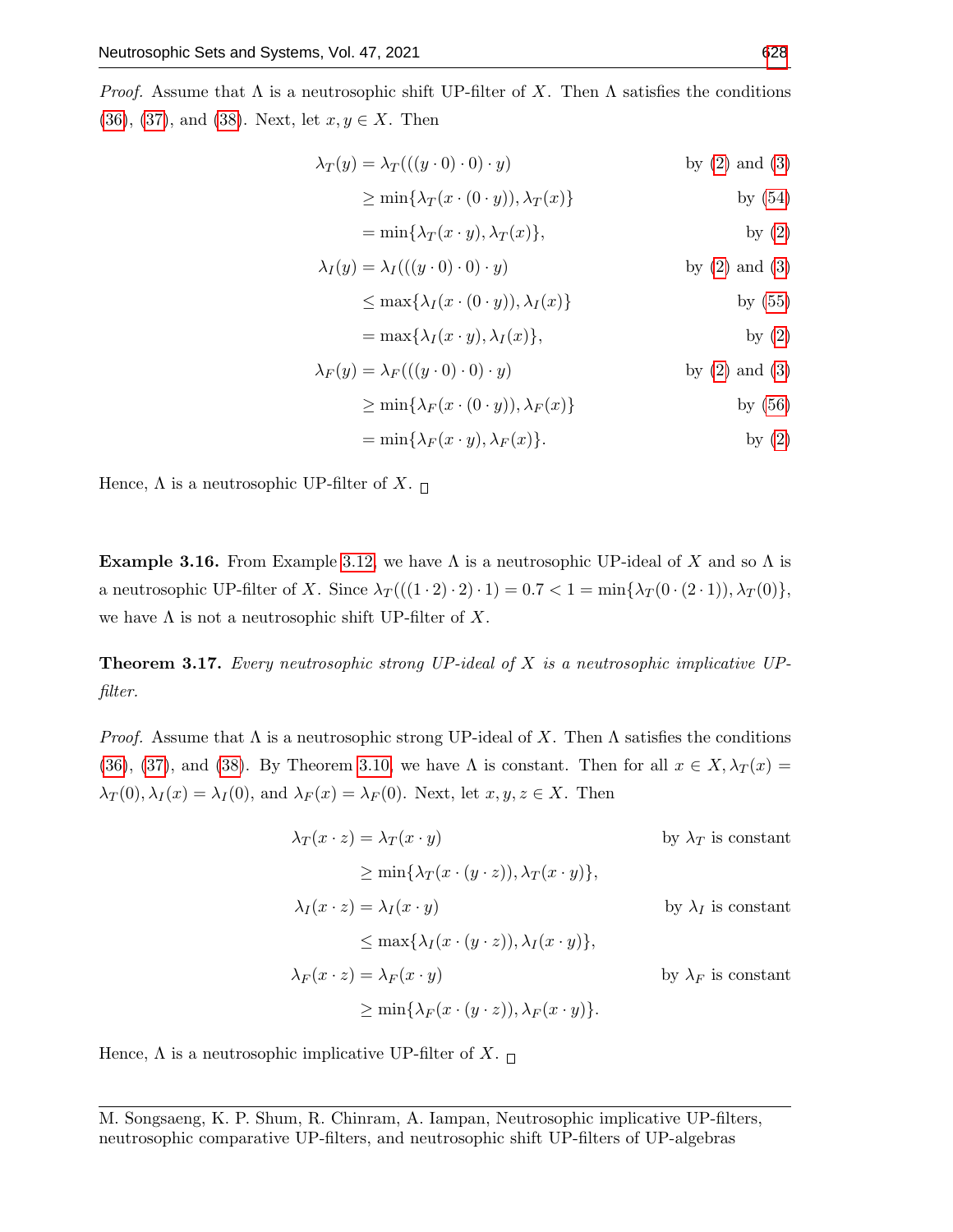<span id="page-9-2"></span>**Example 3.18.** From Example [3.5,](#page-5-4) we have  $\Lambda$  is a neutrosophic implicative UP-filter of X. Since  $\Lambda$  is not constant, it follows from Theorem [3.10](#page-6-3) that it is not a neutrosophic strong UP-ideal of X.

<span id="page-9-0"></span>**Theorem 3.19.** Every neutrosophic strong  $UP$ -ideal of X is a neutrosophic comparative  $UP$ filter.

*Proof.* Assume that  $\Lambda$  is a neutrosophic strong UP-ideal of X. Then  $\Lambda$  satisfies the conditions [\(36\)](#page-4-0), [\(37\)](#page-4-1), and [\(38\)](#page-4-2). By Theorem [3.10,](#page-6-3) we have  $\Lambda$  is constant. Then for all  $x \in X, \lambda_T(x) =$  $\lambda_T(0), \lambda_I(x) = \lambda_I(0)$ , and  $\lambda_F(x) = \lambda_F(0)$ . Next, let  $x, y, z \in X$ . Then

$$
\lambda_T(y) = \lambda_T(x)
$$
 by  $\lambda_T$  is constant  
\n
$$
\ge \min{\lambda_T(x \cdot ((y \cdot z) \cdot y)), \lambda_T(x)},
$$
  
\n
$$
\lambda_I(y) = \lambda_I(x)
$$
 by  $\lambda_I$  is constant  
\n
$$
\le \max{\lambda_I(x \cdot ((y \cdot z) \cdot y)), \lambda_I(x)},
$$
  
\n
$$
\lambda_F(y) = \lambda_F(x)
$$
 by  $\lambda_F$  is constant  
\n
$$
\ge \min{\lambda_F(x \cdot ((y \cdot z) \cdot y)), \lambda_F(x)}.
$$

Hence,  $\Lambda$  is a neutrosophic comparative UP-filter of X.  $\Box$ 

<span id="page-9-3"></span>**Example 3.20.** From Example [3.7,](#page-5-0) we have  $\Lambda$  is a neutrosophic comparative UP-filter of X. Since  $\Lambda$  is not constant, it follows from Theorem [3.10](#page-6-3) that it is not a neutrosophic strong UP-ideal of X.

#### <span id="page-9-1"></span>**Theorem 3.21.** Every neutrosophic strong  $UP$ -ideal of X is a neutrosophic shift  $UP$ -filter.

*Proof.* Assume that  $\Lambda$  is a neutrosophic strong UP-ideal of X. Then  $\Lambda$  satisfies the conditions [\(36\)](#page-4-0), [\(37\)](#page-4-1), and [\(38\)](#page-4-2). By Theorem [3.10,](#page-6-3) we have  $\Lambda$  is constant. Then for all  $x \in X, \lambda_T(x) =$  $\lambda_T(0), \lambda_I(x) = \lambda_I(0)$ , and  $\lambda_F(x) = \lambda_F(0)$ . Next, let  $x, y, z \in X$ . Then

$$
\lambda_T(((z \cdot y) \cdot y) \cdot z) = \lambda_T(x) \qquad \text{by } \lambda_T \text{ is constant}
$$
\n
$$
\ge \min\{\lambda_T(x \cdot (y \cdot z)), \lambda_T(x)\},
$$
\n
$$
\lambda_I(((z \cdot y) \cdot y) \cdot z) = \lambda_I(x) \qquad \text{by } \lambda_I \text{ is constant}
$$
\n
$$
\le \max\{\lambda_I(x \cdot (y \cdot z)), \lambda_I(x)\},
$$
\n
$$
\lambda_F(((z \cdot y) \cdot y) \cdot z) = \lambda_F(x) \qquad \text{by } \lambda_F \text{ is constant}
$$
\n
$$
\ge \min\{\lambda_F(x \cdot (y \cdot z)), \lambda_F(x)\}.
$$

Hence,  $\Lambda$  is a neutrosophic shift UP-filter of X.  $\Box$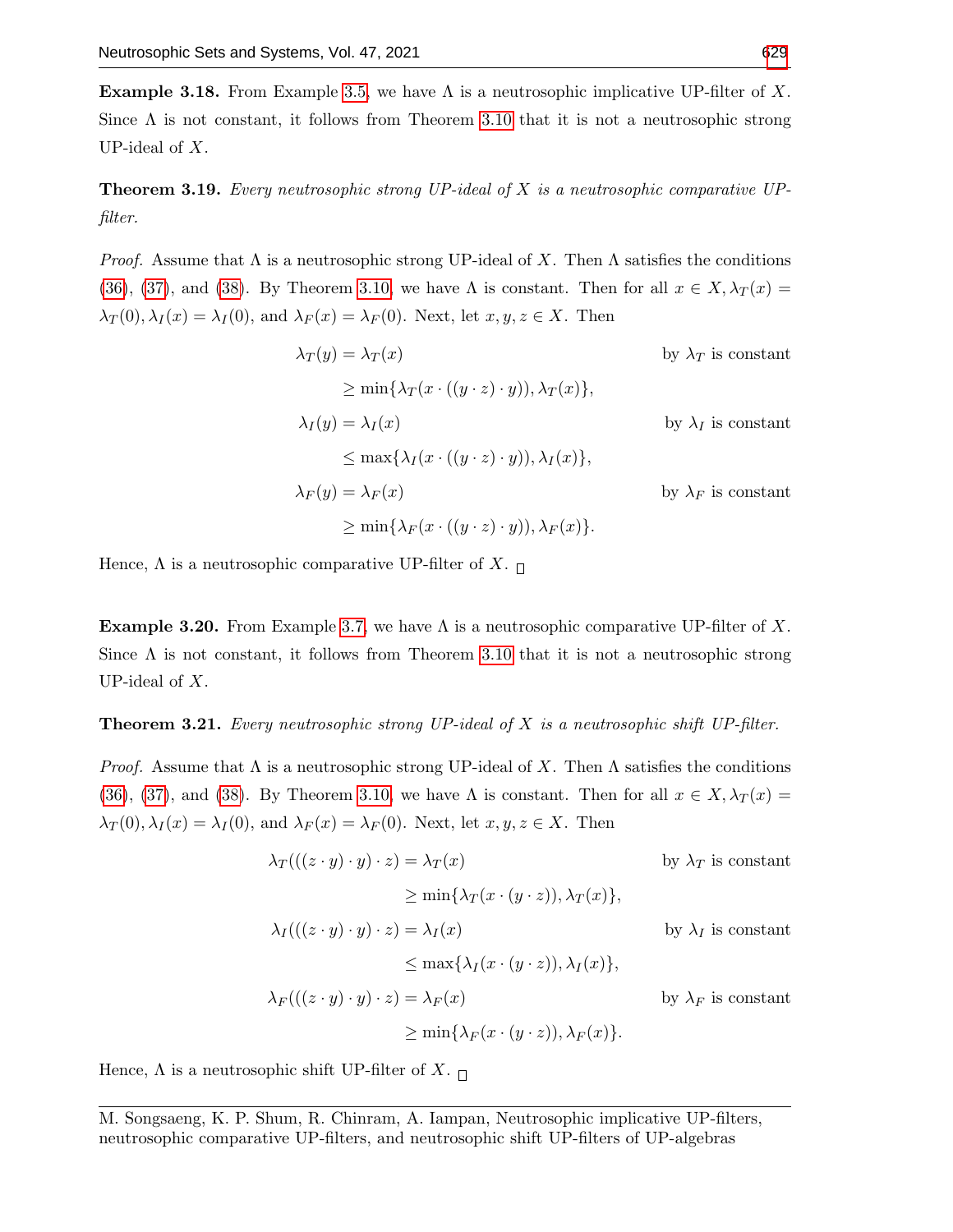<span id="page-10-0"></span>**Example 3.22.** From Example [3.9,](#page-6-4) we have  $\Lambda$  is a neutrosophic shift UP-filter of X. Since  $\Lambda$  is not constant, it follows from Theorem [3.10](#page-6-3) that it is not a neutrosophic strong UP-ideal of X.

**Example 3.23.** From Example [3.5,](#page-5-4) we have  $\Lambda$  is a neutrosophic implicative UP-filter of X. Since  $\lambda_T((3\cdot2)\cdot2)\cdot3=0.6<0.8=\min{\lambda_T(0\cdot(2\cdot3))}, \lambda_T(0)\}$ , we have  $\Lambda$  is not a neutrosophic shift UP-filter of X.

**Example 3.24.** From Example [3.9,](#page-6-4) we have  $\Lambda$  is a neutrosophic shift UP-filter of X. Since  $\lambda_F(2\cdot3) = 0.7 < 0.9 = \min\{\lambda_F(2\cdot(2\cdot3)), \lambda_F(2\cdot2)\}\,$ , we have  $\Lambda$  is not a neutrosophic implicative UP-filter of  $X$ .

By Theorems [3.11,](#page-6-5) [3.13,](#page-7-1) [3.15,](#page-7-2) [3.17,](#page-8-0) [3.19,](#page-9-0) and [3.21](#page-9-1) and Examples [3.12,](#page-7-0) [3.14,](#page-7-3) [3.16,](#page-8-1) [3.18,](#page-9-2) [3.20,](#page-9-3) and [3.22,](#page-10-0) we have that the notion of neutrosophic UP-ideals is a generalization of neutrosophic implicative UP-filters, the notion of neutrosophic UP-filters is a generalization of neutrosophic comparative UP-filters, the notion of neutrosophic UP-filters is a generalization of neutrosophic shift UP-filters, and the notions of neutrosophic implicative UP-filters, neutrosophic comparative UP-filters, neutrosophic shift UP-filters is a generalization of neutrosophic strong UP-ideals.

**Theorem 3.25.** If  $\Lambda$  is a neutrosophic UP-ideal of X satisfying the following condition:

<span id="page-10-1"></span>
$$
(\forall x, y, z \in X) \begin{pmatrix} \lambda_T(x \cdot (y \cdot z)) \ge \lambda_T(y) \Rightarrow \lambda_T(y) \ge \lambda_T(x \cdot y) \\ \lambda_I(x \cdot (y \cdot z)) \le \lambda_I(y) \Rightarrow \lambda_I(y) \le \lambda_I(x \cdot y) \\ \lambda_F(x \cdot (y \cdot z)) \ge \lambda_F(y) \Rightarrow \lambda_F(y) \ge \lambda_F(x \cdot y) \end{pmatrix},
$$
(57)

then  $\Lambda$  is a neutrosophic implicative UP-filter of X.

*Proof.* Assume that  $\Lambda$  is a neutrosophic UP-ideal of X satisfying the condition [\(57\)](#page-10-1). Then  $\Lambda$ satisfies the conditions [\(36\)](#page-4-0), [\(37\)](#page-4-1), and [\(38\)](#page-4-2). Next, let  $x, y, z \in X$ . Then

$$
\lambda_T(x \cdot z) \ge \min\{\lambda_T(x \cdot (y \cdot z)), \lambda_T(y)\}\
$$
by (42)

$$
\geq \min\{\lambda_T(x \cdot (y \cdot z)), \lambda_T(x \cdot y)\},\
$$
 by (57) for  $\lambda_T$ 

$$
\lambda_I(x \cdot z) \le \max\{\lambda_I(x \cdot (y \cdot z)), \lambda_I(y)\} \quad \text{by (43)}
$$

$$
\leq \max\{\lambda_I(x \cdot (y \cdot z)), \lambda_I(x \cdot y)\},\tag{57} \text{ for } \lambda_I
$$

$$
\lambda_F(x \cdot z) \ge \min\{\lambda_F(x \cdot (y \cdot z)), \lambda_F(y)\}\
$$
by (44)

$$
\geq \min\{\lambda_F(x \cdot (y \cdot z)), \lambda_F(x \cdot y)\}.
$$
 by (57) for  $\lambda_F$ 

Hence,  $\Lambda$  is a neutrosophic implicative UP-filter of X.  $\Box$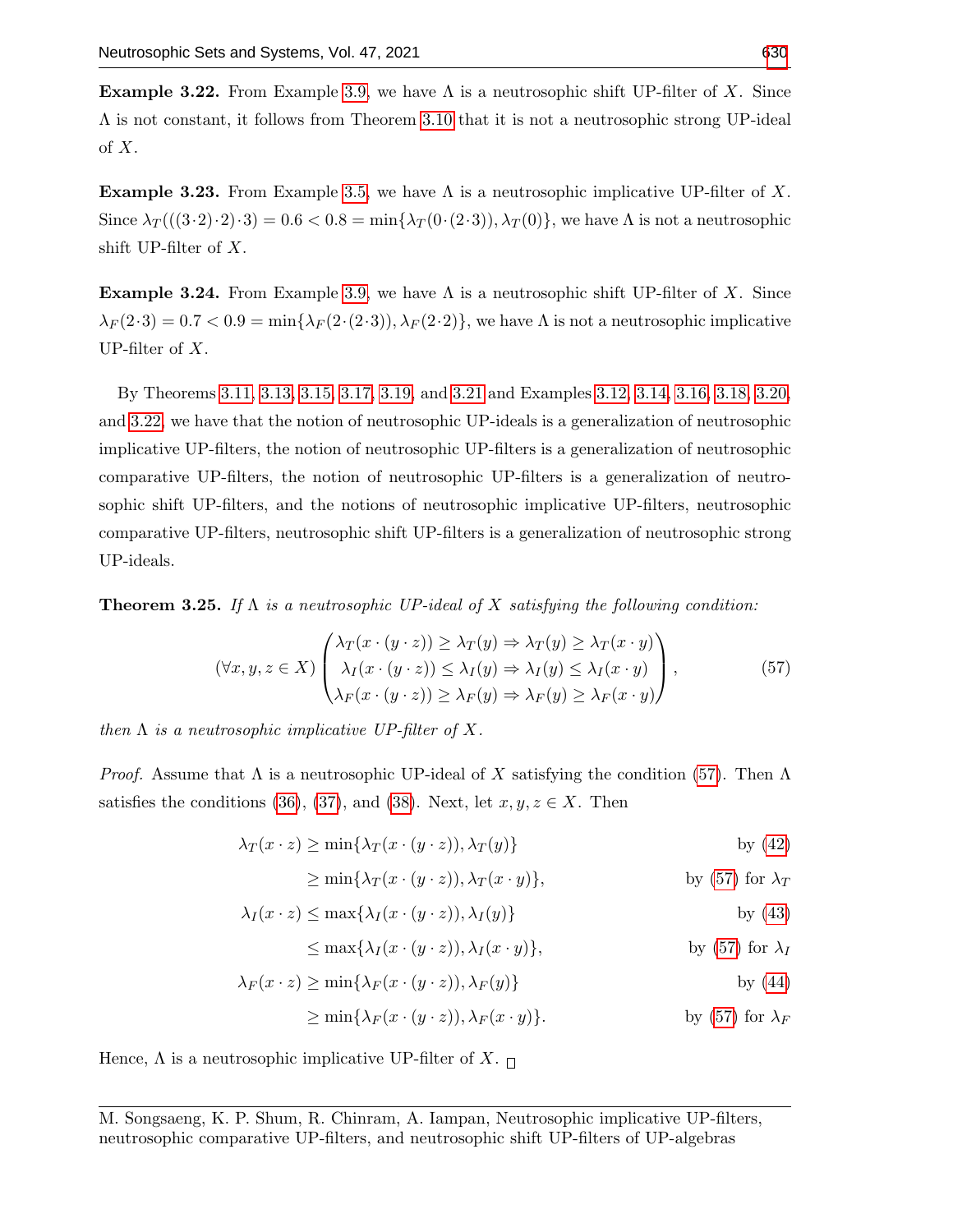**Theorem 3.26.** If  $\Lambda$  is a neutrosophic UP-filter of X satisfying the following condition:

<span id="page-11-0"></span>
$$
(\forall x, y, z \in X) \begin{pmatrix} \lambda_T(x) \ge \lambda_T(x \cdot y) \Rightarrow \lambda_T(x \cdot y) \ge \lambda_T(x \cdot ((y \cdot z) \cdot y)) \\ \lambda_I(x) \le \lambda_I(x \cdot y) \Rightarrow \lambda_I(x \cdot y) \le \lambda_I(x \cdot ((y \cdot z) \cdot y)) \\ \lambda_F(x) \ge \lambda_F(x \cdot y) \Rightarrow \lambda_F(x \cdot y) \ge \lambda_F(x \cdot ((y \cdot z) \cdot y)) \end{pmatrix},
$$
(58)

then  $\Lambda$  is a neutrosophic comparative UP-filter of X.

*Proof.* Assume that  $\Lambda$  is a neutrosophic UP-filter of X satisfying the condition [\(58\)](#page-11-0). Then  $\Lambda$ satisfies the conditions [\(36\)](#page-4-0), [\(37\)](#page-4-1), and [\(38\)](#page-4-2). Next, let  $x, y, z \in X$ . Then

$$
\lambda_T(y) \ge \min\{\lambda_T(x \cdot y), \lambda_T(x)\} \quad \text{by (39)}
$$

$$
\geq \min\{\lambda_T(x \cdot ((y \cdot z) \cdot y)), \lambda_T(x)\},\
$$
 by (58) for  $\lambda_T$ 

$$
\lambda_I(y) \le \max\{\lambda_I(x \cdot y), \lambda_I(x)\} \quad \text{by (40)}
$$

$$
\leq \max\{\lambda_I(x \cdot ((y \cdot z) \cdot y)), \lambda_I(x)\},
$$
 by (58) for  $\lambda_I$ 

$$
\lambda_F(y) \ge \min\{\lambda_F(x \cdot y), \lambda_F(x)\} \qquad \text{by (41)}
$$

$$
\geq \min\{\lambda_F(x \cdot ((y \cdot z) \cdot y)), \lambda_F(x)\}.
$$
 by (58) for  $\lambda_F$ 

Hence,  $\Lambda$  is a neutrosophic comparative UP-filter of  $X.$   $_\Box$ 

**Theorem 3.27.** If  $\Lambda$  is a neutrosophic UP-filter of X satisfying the following condition:

<span id="page-11-1"></span>
$$
(\forall x, y, z \in X) \begin{pmatrix} \lambda_T(x) \ge \lambda_T(x \cdot (((z \cdot y) \cdot y) \cdot z)) \\ \Rightarrow \lambda_T(x \cdot (((z \cdot y) \cdot y) \cdot z)) \ge \lambda_T(x \cdot (y \cdot z)) \\ \lambda_I(x) \le \lambda_I(x \cdot (((z \cdot y) \cdot y) \cdot z)) \\ \Rightarrow \lambda_I(x \cdot (((z \cdot y) \cdot y) \cdot z)) \le \lambda_I(x \cdot (y \cdot z)) \\ \lambda_F(x) \ge \lambda_F(x \cdot (((z \cdot y) \cdot y) \cdot z)) \\ \Rightarrow \lambda_F(x \cdot (((z \cdot y) \cdot y) \cdot z)) \ge \lambda_F(x \cdot (y \cdot z)) \end{pmatrix},
$$
(59)

then  $\Lambda$  is a neutrosophic shift UP-filter of X.

*Proof.* Assume that  $\Lambda$  is a neutrosophic UP-filter of X satisfying the condition [\(59\)](#page-11-1). Then  $\Lambda$ satisfies the conditions [\(36\)](#page-4-0), [\(37\)](#page-4-1), and [\(38\)](#page-4-2). Next, let  $x, y, z \in X$ . Then

$$
\lambda_T(((z \cdot y) \cdot y) \cdot z) \ge \min\{\lambda_T(x \cdot (((z \cdot y) \cdot y) \cdot z), \lambda_T(x)\} \qquad \text{by (39)}
$$

$$
\geq \min\{\lambda_T(x \cdot (y \cdot z)), \lambda_T(x)\},\
$$
 by (59) for  $\lambda_T$ 

$$
\lambda_I(((z \cdot y) \cdot y) \cdot z) \le \max\{\lambda_I(x \cdot (((z \cdot y) \cdot y) \cdot z), \lambda_I(x)\} \quad \text{by (40)}
$$

$$
\leq \max\{\lambda_I(x \cdot (y \cdot z)), \lambda_I(x)\},
$$
 by (59) for  $\lambda_I$ 

$$
\lambda_F(((z \cdot y) \cdot y) \cdot z) \ge \min\{\lambda_F(x \cdot (((z \cdot y) \cdot y) \cdot z)), \lambda_F(x)\} \qquad \text{by (41)}
$$

$$
\geq \min\{\lambda_F(x \cdot (y \cdot z)), \lambda_F(x)\}.
$$
 by (59) for  $\lambda_F$ 

Hence,  $\Lambda$  is a neutrosophic shift UP-filter of X.  $\Box$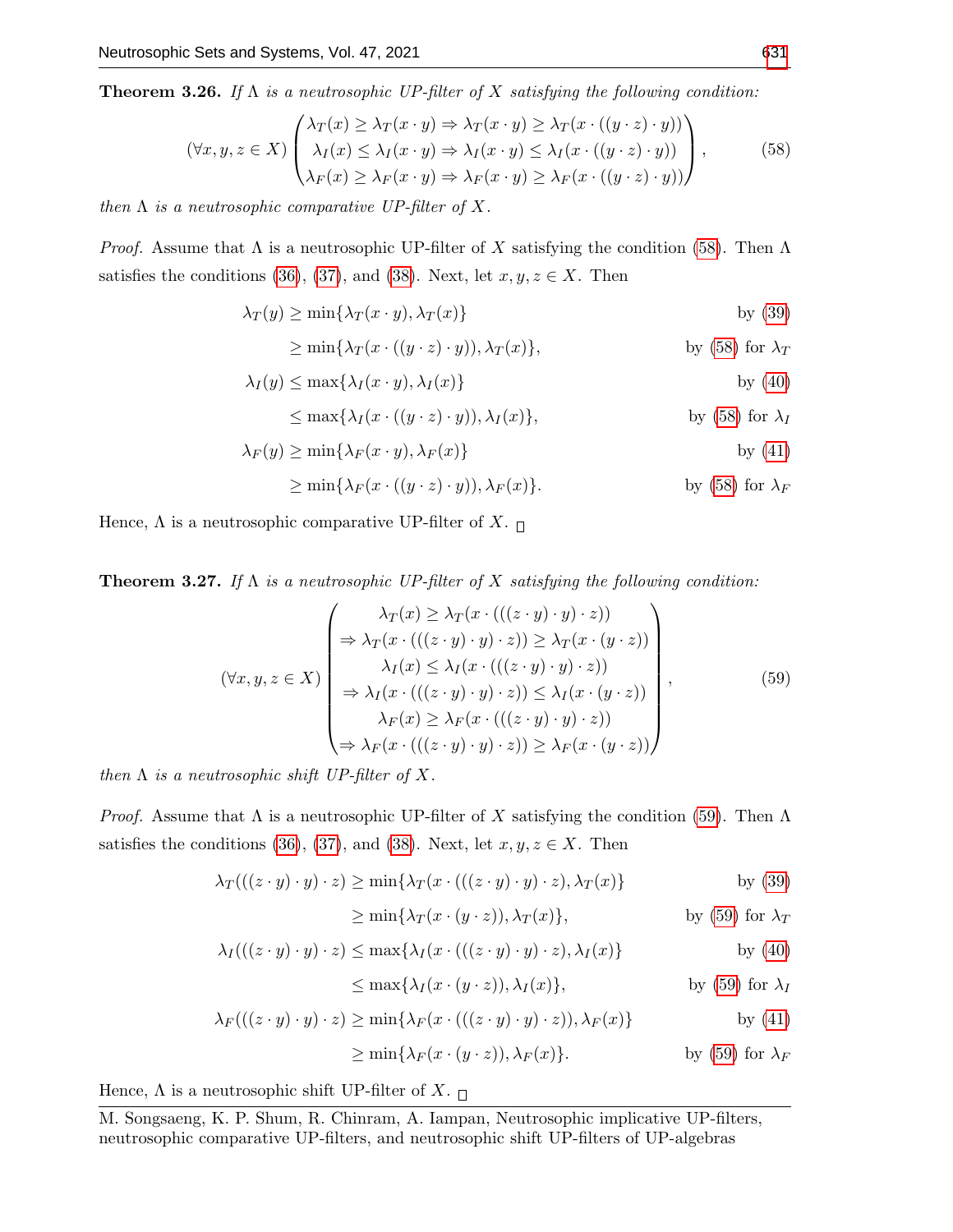**Theorem 3.28.** If  $\Lambda$  is a NS in X satisfying the following condition:

<span id="page-12-0"></span>
$$
(\forall a, x, y, z \in X) \left( a \leq x \cdot (y \cdot z) \Rightarrow \begin{cases} \lambda_T(x \cdot z) \geq \min\{\lambda_T(a), \lambda_T(x \cdot y)\} \\ \lambda_I(x \cdot z) \leq \max\{\lambda_I(a), \lambda_I(x \cdot y)\} \\ \lambda_F(x \cdot z) \geq \min\{\lambda_F(a), \lambda_F(x \cdot y)\} \end{cases} \right), \quad (60)
$$

then  $\Lambda$  is a neutrosophic implicative UP-filter of X.

*Proof.* Assume that  $\Lambda$  is a NS in X satisfying the condition [\(59\)](#page-11-1). Let  $x \in X$ . By [\(3\)](#page-1-1), we have  $x \cdot (0 \cdot (x \cdot 0)) = 0$ , that is,  $x \leq 0 \cdot (x \cdot 0)$ . It follows from [\(60\)](#page-12-0) that

$$
\lambda_T(0) = \lambda_T(0 \cdot 0) \ge \min\{\lambda_T(x), \lambda_T(0 \cdot x)\}
$$
  
=  $\min\{\lambda_T(x), \lambda_T(x)\} = \lambda_T(x)$ , by (2)

$$
\lambda_I(0) = \lambda_I(0 \cdot 0) \le \max\{\lambda_I(x), \lambda_I(0 \cdot x)\}
$$
  
=  $\max\{\lambda_I(x), \lambda_I(x)\} = \lambda_I(x)$ , by (2)

$$
\lambda_F(0) = \lambda_F(0 \cdot 0) \ge \min\{\lambda_F(x), \lambda_F(0 \cdot x)\}
$$
  
=  $\min\{\lambda_F(x), \lambda_F(x)\} = \lambda_F(x)$ . by (2)

Next, let  $x, y, z \in X$ . By [\(6\)](#page-2-1), we have  $(x \cdot (y \cdot z)) \cdot (x \cdot (y \cdot z)) = 0$ , that is,  $x \cdot (y \cdot z) \leq x \cdot (y \cdot z)$ . It follows from [\(60\)](#page-12-0) that

$$
\lambda_T(x \cdot z) \ge \min\{\lambda_T(x \cdot (y \cdot z)), \lambda_T(x \cdot y)\},\
$$

$$
\lambda_I(x \cdot z) \le \max\{\lambda_I(x \cdot (y \cdot z)), \lambda_I(x \cdot y)\},\
$$

$$
\lambda_F(x \cdot z) \ge \min\{\lambda_F(x \cdot (y \cdot z)), \lambda_F(x \cdot y)\}.
$$

Hence,  $\Lambda$  is a neutrosophic implicative UP-filter of  $X.$   $_\Box$ 

**Theorem 3.29.** If  $\Lambda$  is a NS in X satisfying the following condition:

<span id="page-12-1"></span>
$$
(\forall a, x, y, z \in X) \left( a \leq x \cdot ((y \cdot z) \cdot y) \Rightarrow \begin{cases} \lambda_T(y) \geq \min\{\lambda_T(a), \lambda_T(x)\} \\ \lambda_I(y) \leq \max\{\lambda_I(a), \lambda_I(x)\} \\ \lambda_F(y) \geq \min\{\lambda_F(a), \lambda_F(x)\} \end{cases} \right), \quad (61)
$$

then  $\Lambda$  is a neutrosophic comparative UP-filter of X.

*Proof.* Assume that  $\Lambda$  is a NS in X satisfying the condition [\(61\)](#page-12-1). Let  $x \in X$ . By [\(3\)](#page-1-1), we have  $x \cdot (x \cdot ((0 \cdot x) \cdot 0)) = 0$ , that is,  $x \leq x \cdot ((0 \cdot x) \cdot 0)$ . It follows from [\(61\)](#page-12-1) that

$$
\lambda_T(0) \ge \min\{\lambda_T(x), \lambda_T(x)\} = \lambda_T(x),
$$
  

$$
\lambda_I(0) \le \max\{\lambda_I(x), \lambda_I(x)\} = \lambda_I(x),
$$
  

$$
\lambda_F(0) \ge \min\{\lambda_F(x), \lambda_F(x)\} = \lambda_F(x).
$$

M. Songsaeng, K. P. Shum, R. Chinram, A. Iampan, Neutrosophic implicative UP-filters, neutrosophic comparative UP-filters, and neutrosophic shift UP-filters of UP-algebras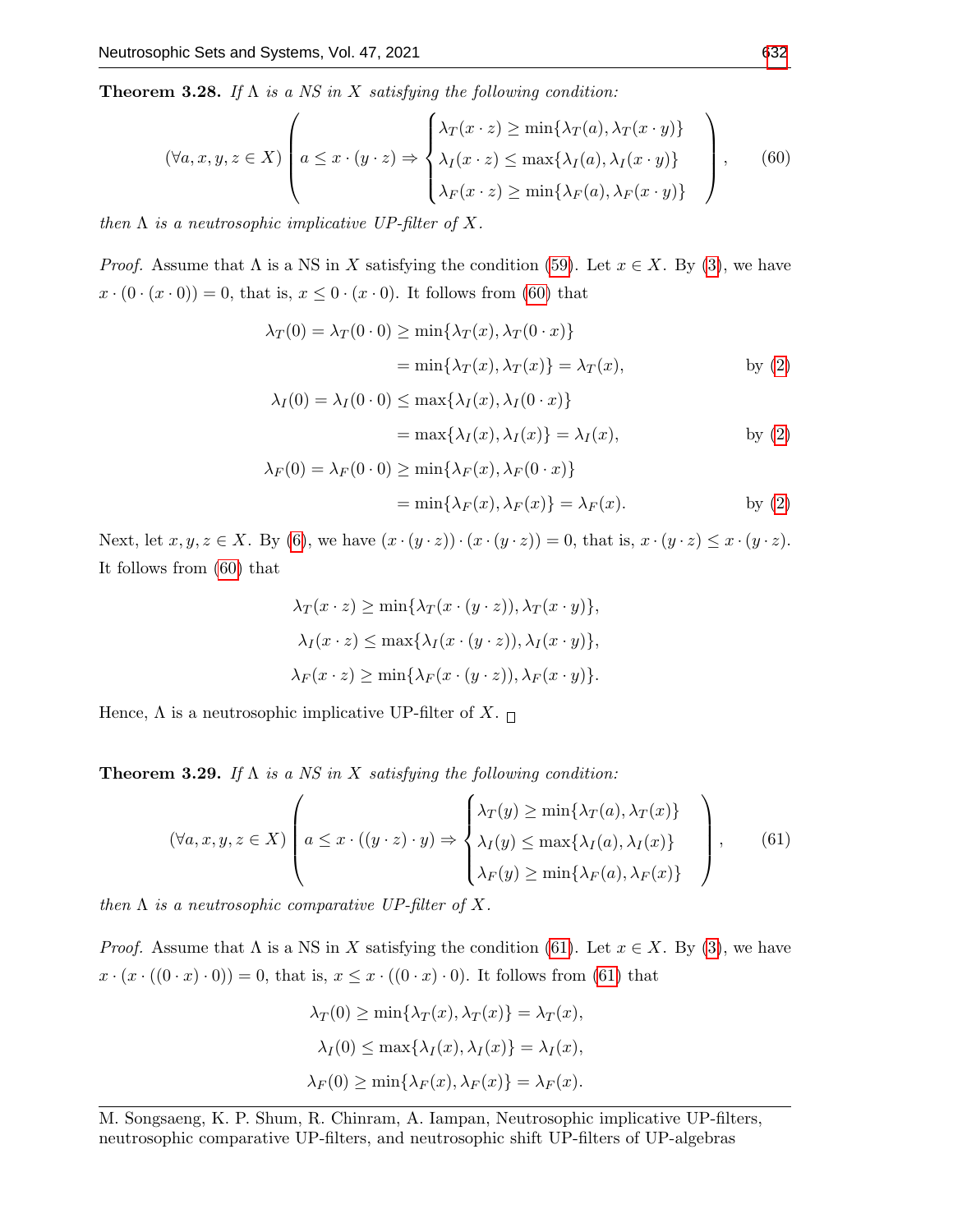Next, let  $x, y, z \in X$ . By [\(6\)](#page-2-1), we have  $(x \cdot ((y \cdot z) \cdot y)) \cdot (x \cdot ((y \cdot z) \cdot y)) = 0$ , that is,  $x \cdot ((y \cdot z) \cdot y) \leq x \cdot ((y \cdot z) \cdot y)$ . It follows from [\(61\)](#page-12-1) that

$$
\lambda_T(y) \ge \min\{\lambda_T(x \cdot ((y \cdot z) \cdot y)), \lambda_T(x)\},\
$$

$$
\lambda_I(y) \le \max\{\lambda_I(x \cdot ((y \cdot z) \cdot y)), \lambda_I(x)\},\
$$

$$
\lambda_F(y) \ge \min\{\lambda_F(x \cdot ((y \cdot z) \cdot y)), \lambda_F(x)\}.
$$

Hence,  $\Lambda$  is a neutrosophic comparative UP-filter of  $X.$   $_\Box$ 

**Theorem 3.30.** If  $\Lambda$  is a NS in X satisfying the following condition:

<span id="page-13-0"></span>
$$
(\forall a, x, y, z \in X) \left( \Rightarrow \begin{cases} \n a \leq x \cdot (y \cdot z) \\ \n \lambda_T(((z \cdot y) \cdot y) \cdot z) \geq \min\{\lambda_T(a), \lambda_T(x)\} \\ \n \lambda_I(((z \cdot y) \cdot y) \cdot z) \leq \max\{\lambda_I(a), \lambda_I(x)\} \\ \n \lambda_F(((z \cdot y) \cdot y) \cdot z) \geq \min\{\lambda_F(a), \lambda_F(x)\} \n \end{cases} \right),
$$
\n(62)

then  $\Lambda$  is a neutrosophic shift UP-filter of X.

*Proof.* Assume that  $\Lambda$  is a NS in X satisfying the condition [\(62\)](#page-13-0). Let  $x \in X$ . By [\(3\)](#page-1-1), we have  $x \cdot (x \cdot (x \cdot 0)) = 0$ , that is,  $x \leq x \cdot (x \cdot 0)$ . It follows from [\(62\)](#page-13-0) that

$$
\lambda_T(0) = \lambda_T(((0 \cdot x) \cdot x) \cdot 0) \ge \min\{\lambda_T(x), \lambda_T(x)\} = \lambda_T(x),
$$
 by (3)

$$
\lambda_I(0) = \lambda_I(((0 \cdot x) \cdot x) \cdot 0) \le \max\{\lambda_I(x), \lambda_I(x)\} = \lambda_I(x), \quad \text{by (3)}
$$

$$
\lambda_F(0) = \lambda_F(((0 \cdot x) \cdot x) \cdot 0) \ge \min\{\lambda_F(x), \lambda_F(x)\} = \lambda_F(x). \quad \text{by (3)}
$$

Next, let  $x, y, z \in X$ . By [\(6\)](#page-2-1), we have  $(x \cdot (y \cdot z)) \cdot (x \cdot (y \cdot z)) = 0$ , that is,  $x \cdot (y \cdot z) \leq x \cdot (y \cdot z)$ . It follows from [\(62\)](#page-13-0) that

$$
\lambda_T(((z \cdot y) \cdot y) \cdot z) \ge \min\{\lambda_T(x \cdot (y \cdot z)), \lambda_T(x)\},\
$$

$$
\lambda_I(((z \cdot y) \cdot y) \cdot z) \le \max\{\lambda_I(x \cdot (y \cdot z)), \lambda_I(x)\},\
$$

$$
\lambda_F(((z \cdot y) \cdot y) \cdot z) \ge \min\{\lambda_F(x \cdot (y \cdot z)), \lambda_F(x)\}.
$$

Hence,  $\Lambda$  is a neutrosophic shift UP-filter of X.  $\Box$ 

For any fixed numbers  $\alpha^+, \alpha^-, \beta^+, \beta^-, \gamma^+, \gamma^- \in [0, 1]$  such that  $\alpha^+ > \alpha^-, \beta^+ > \beta^-, \gamma^+ > \gamma^$ and a nonempty subset G of X, a NS  $\Lambda^G[\alpha^{\dagger}, \beta^{\dagger}, \gamma^{\dagger}](X, \lambda_T^G[\alpha^{\dagger}, \beta^{\dagger}, \gamma^G[\beta^{\dagger}], \lambda_F^G[\beta^{\dagger}](X, \beta^{\dagger})]$  in X where  $\lambda_T^G[\alpha^+], \lambda_I^G[\beta^-],$  and  $\lambda_F^G[\gamma^+]$  are functions on X which are given as follows:

$$
\lambda_T^G[\alpha^+](x) = \begin{cases} \alpha^+ & \text{if } x \in G, \\ \alpha^- & \text{otherwise,} \end{cases}
$$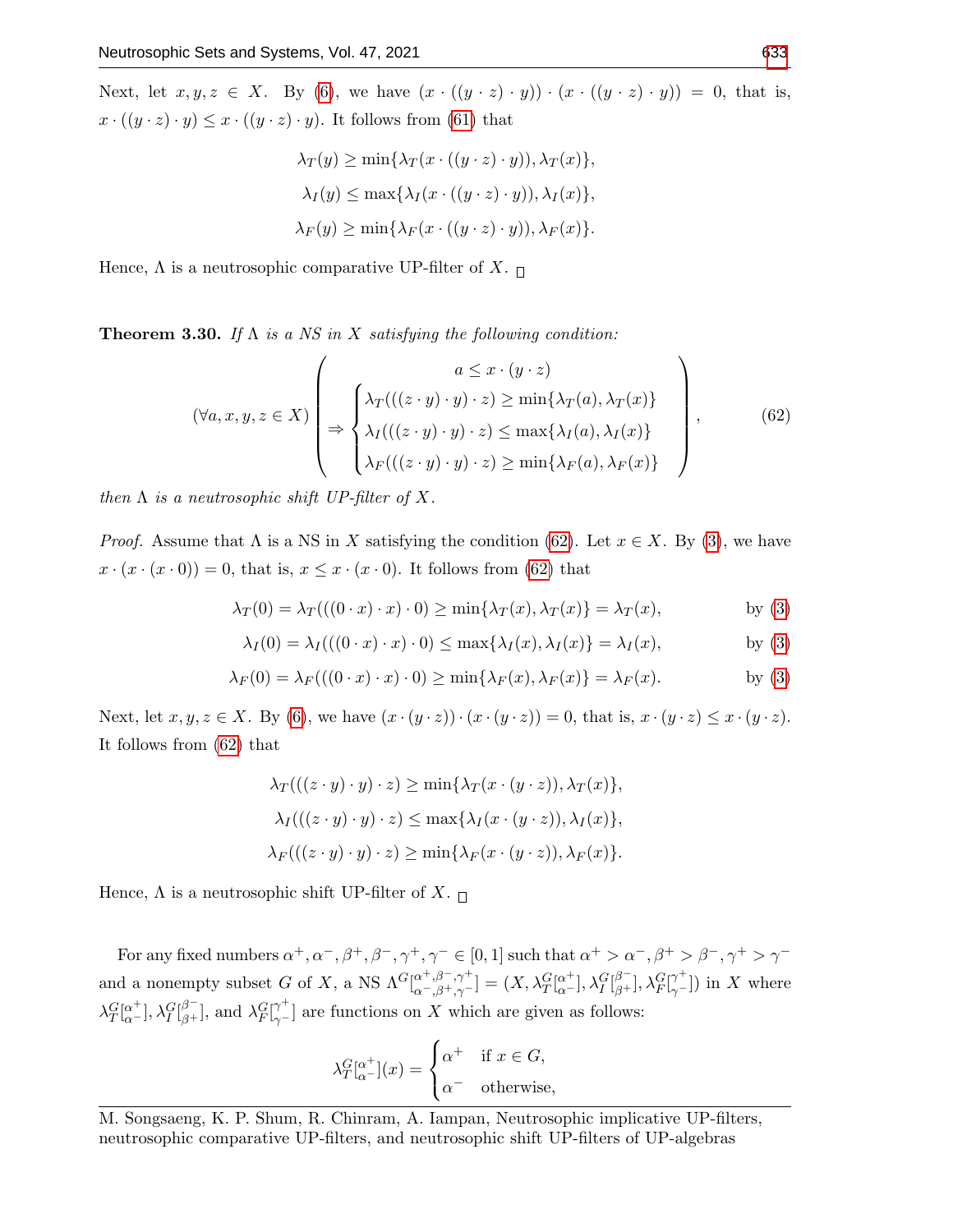$$
\lambda_I^G[\begin{matrix} \beta^- \\ \beta^+ \end{matrix}](x) = \begin{cases} \beta^- & \text{if } x \in G, \\ \beta^+ & \text{otherwise,} \end{cases}
$$

$$
\lambda_F^G[\begin{matrix} \gamma^+ \\ \gamma^- \end{matrix}](x) = \begin{cases} \gamma^+ & \text{if } x \in G, \\ \gamma^- & \text{otherwise.} \end{cases}
$$

<span id="page-14-1"></span>**Lemma 3.31.** [\[23\]](#page-23-15) If the constant 0 of X is in a nonempty subset G of X, then a NS  $\Lambda^G[\alpha^+,\beta^-,\gamma^+]\text{ in }X\text{ satisfies the conditions (36), (37), and (38).}$  $\Lambda^G[\alpha^+,\beta^-,\gamma^+]\text{ in }X\text{ satisfies the conditions (36), (37), and (38).}$  $\Lambda^G[\alpha^+,\beta^-,\gamma^+]\text{ in }X\text{ satisfies the conditions (36), (37), and (38).}$  $\Lambda^G[\alpha^+,\beta^-,\gamma^+]\text{ in }X\text{ satisfies the conditions (36), (37), and (38).}$  $\Lambda^G[\alpha^+,\beta^-,\gamma^+]\text{ in }X\text{ satisfies the conditions (36), (37), and (38).}$  $\Lambda^G[\alpha^+,\beta^-,\gamma^+]\text{ in }X\text{ satisfies the conditions (36), (37), and (38).}$  $\Lambda^G[\alpha^+,\beta^-,\gamma^+]\text{ in }X\text{ satisfies the conditions (36), (37), and (38).}$ 

<span id="page-14-0"></span>**Lemma 3.32.** [\[23\]](#page-23-15) If a NS  $\Lambda^G[\stackrel{\alpha^+,\beta^-, \gamma^+}{_{\alpha^-,\beta^+,\gamma^-}}]$  in X satisfies the condition [\(36\)](#page-4-0) (resp., [\(37\)](#page-4-1), [\(38\)](#page-4-2)), then the constant  $0$  of  $X$  is in a nonempty subset  $G$  of  $X$ .

**Theorem 3.33.** A NS  $\Lambda^G[\alpha^+,\beta^-,\gamma^+]\text{ in } X$  is a neutrosophic implicative UP-filter of X if and only if a nonempty subset  $G$  of  $X$  is an implicative UP-filter of  $X$ .

*Proof.* Assume that  $\Lambda^G[\alpha^+,\beta^-,\gamma^+]$  is neutrosophic implicative UP-filter of X. Since  $\Lambda^G\left[\alpha^+,\beta^-,\gamma^+\right]$  satisfies the condition [\(36\)](#page-4-0), it follows from Lemma [3.32](#page-14-0) that  $0 \in G$ . Next, let  $x \cdot (y \cdot z), x \cdot y \in G$ . Then  $\lambda_T^G \lbrack \alpha^+ \rbrack (x \cdot (y \cdot z)) = \alpha^+ = \lambda_T^G \lbrack \alpha^+ \rbrack (x \cdot y)$ . Thus, by [\(48\)](#page-5-5), we have

$$
\lambda_T^G[\alpha^+](x \cdot z) = \min \{ \lambda_T^G[\alpha^+](x \cdot (y \cdot z)), \lambda_T^G[\alpha^+](x \cdot y) \} = \alpha^+ \ge \lambda_T^G[\alpha^+](x \cdot z)
$$

and so  $\lambda_T^G[\alpha^+](x \cdot z) = \alpha^+$ . Thus  $x \cdot z \in G$ . Hence, G is an implicative UP-filter of X.

Conversely, assume that G is an implicative UP-filter of X. Since  $0 \in G$ , it follows from Lemma [3.31](#page-14-1) that  $\Lambda^G[\stackrel{\alpha^+,\beta^-, \gamma^+}{_{\alpha^-,\beta^+,\gamma^-}}]$  satisfies the conditions [\(36\)](#page-4-0), [\(37\)](#page-4-1), and [\(38\)](#page-4-2). Next, let  $x, y, z \in$ X.

**Case 1:**  $x \cdot (y \cdot z), x \cdot y \in G$ . Then  $\lambda_T^G \begin{bmatrix} \alpha^+ \\ \alpha^- \end{bmatrix} (x \cdot (y \cdot z)) = \lambda_T^G \begin{bmatrix} \alpha^+ \\ \alpha^- \end{bmatrix} (x \cdot y) = \alpha^+, \lambda_I^G \begin{bmatrix} \beta^- \\ \beta^+ \end{bmatrix} (x \cdot (y \cdot z)) =$  $\lambda_I^G\substack{[\beta^-]}{\beta^+}](x\cdot y) = \beta^-$ , and  $\lambda_F^G\substack{[\gamma^+]}{\gamma^-}](x\cdot (y\cdot z)) = \lambda_F^G\substack{[\gamma^+]}{\gamma^-}](x\cdot y) = \gamma^+$ . Since G is an implicative UP-filter of X, we have  $x \cdot z \in G$  and so  $\lambda_T^G \big[ \alpha^+_{\alpha-}](x \cdot z) = \alpha^+$ ,  $\lambda_T^G \big[ \beta^+_{\beta^+}](x \cdot z) = \beta^-$ , and  $\lambda_F^G \big[ \gamma^+_{\gamma^-}](x \cdot z) = \gamma^+$ . Thus

$$
\min\{\lambda^G_T\vert_{\alpha}^{\alpha^+}\vert (x\cdot(y\cdot z)),\lambda^G_T\vert_{\alpha}^{\alpha^+}\vert (x\cdot y)\} = \alpha^+ \geq \alpha^+ = \lambda^G_T\vert_{\alpha^-}^{\alpha^+}\vert (x\cdot z),
$$
  

$$
\max\{\lambda^G_T\vert_{\beta^+}^{\beta^-}\vert (x\cdot(y\cdot z)),\lambda^G_T\vert_{\beta^+}^{\beta^-}\vert (x\cdot y)\} = \beta^- \leq \beta^- = \lambda^G_T\vert_{\beta^+}^{\beta^-}\vert (x\cdot z),
$$
  

$$
\min\{\lambda^G_F\vert_{\gamma^-}^{\gamma^+}\vert (x\cdot(y\cdot z)),\lambda^G_F\vert_{\gamma^-}^{\gamma^+}\vert (x\cdot y)\} = \gamma^+ \geq \gamma^+ = \lambda^G_F\vert_{\gamma^-}^{\gamma^+}\vert (x\cdot z).
$$

**Case 2:**  $x \cdot (y \cdot z) \notin G$  or  $x \cdot y \notin G$ . Then

$$
\lambda_T^G \left[ \alpha^+_{\alpha^-} \right](x \cdot (y \cdot z)) = \alpha^- \text{ or } \lambda_T^G \left[ \alpha^+_{\alpha^-} \right](x \cdot y) = \alpha^-,
$$
  

$$
\lambda_I^G \left[ \beta^+_{\beta^+} \right](x \cdot (y \cdot z)) = \beta^+ \text{ or } \lambda_I^G \left[ \beta^+_{\beta^+} \right](x \cdot y) = \beta^+,
$$
  

$$
\lambda_F^G \left[ \gamma^+_{\gamma^-} \right](x \cdot (y \cdot z)) = \gamma^- \text{ or } \lambda_F^G \left[ \gamma^+_{\gamma^-} \right](x \cdot y) = \gamma^-.
$$

M. Songsaeng, K. P. Shum, R. Chinram, A. Iampan, Neutrosophic implicative UP-filters, neutrosophic comparative UP-filters, and neutrosophic shift UP-filters of UP-algebras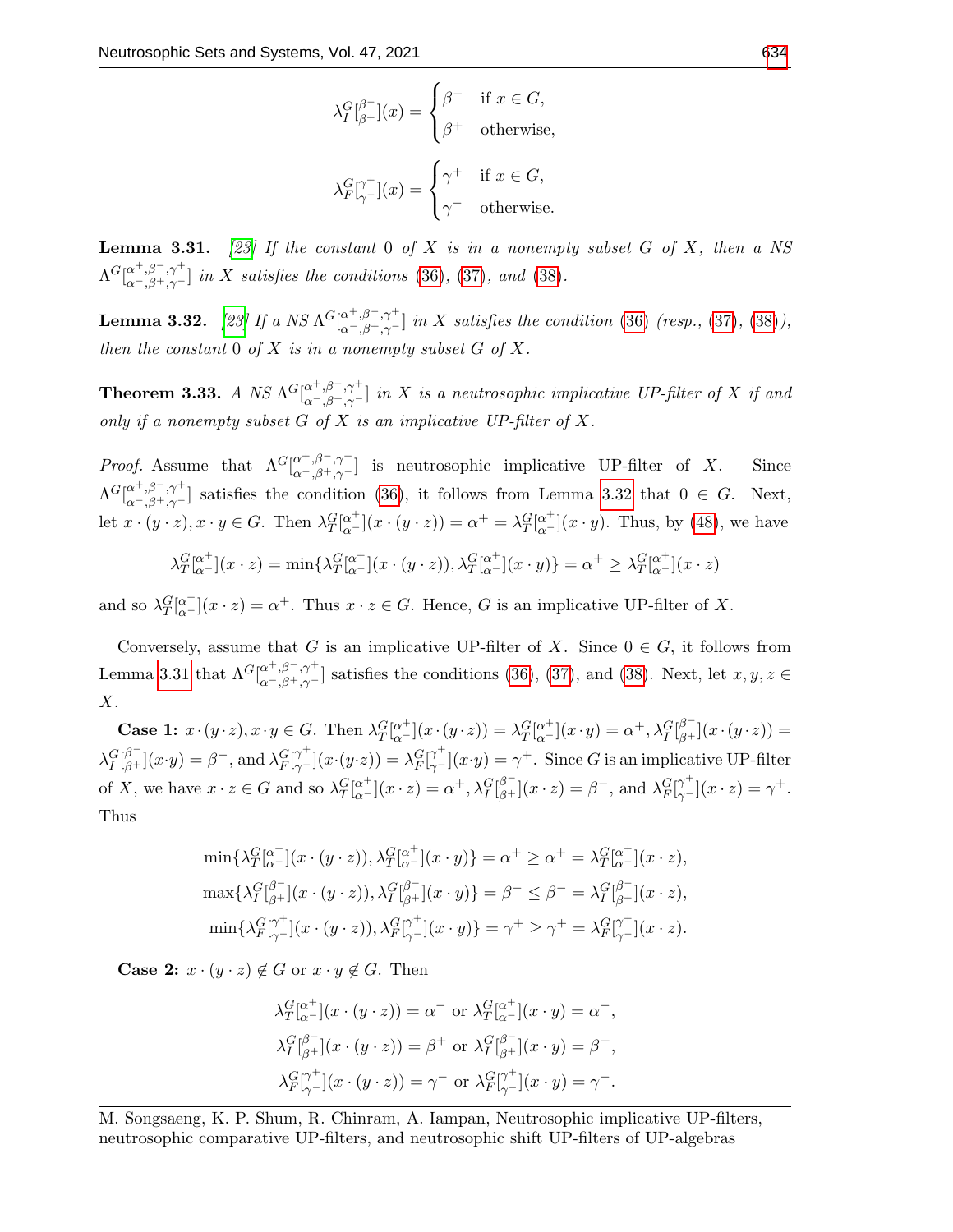Thus

$$
\min\{\lambda^G_T[\alpha^+_{\alpha^-}](x \cdot (y \cdot z)), \lambda^G_T[\alpha^+_{\alpha^-}](x \cdot y)\} = \alpha^-,
$$
  

$$
\max\{\lambda^G_T[\beta^-_{\beta^+}](x \cdot (y \cdot z)), \lambda^G_T[\beta^+_{\beta^+}](x \cdot y)\} = \beta^+,
$$
  

$$
\min\{\lambda^G_F[\gamma^+_{\gamma^-}](x \cdot (y \cdot z)), \lambda^G_F[\gamma^+_{\gamma^-}](x \cdot y)\} = \gamma^-.
$$

Therefore,

$$
\lambda_T^G[\alpha^+_{\alpha^-}](x \cdot z) \ge \alpha^- = \min \{ \lambda_T^G[\alpha^+_{\alpha^-}](x \cdot (y \cdot z)), \lambda_T^G[\alpha^+_{\alpha^-}](x \cdot y) \},
$$
  

$$
\lambda_I^G[\beta^-_{\beta^+}](x \cdot z) \le \beta^+ = \max \{ \lambda_I^G[\beta^-_{\beta^+}](x \cdot (y \cdot z)), \lambda_I^G[\beta^-_{\beta^+}](x \cdot y) \},
$$
  

$$
\lambda_F^G[\gamma^+_{\gamma^-}](x \cdot z) \ge \gamma^- = \min \{ \lambda_F^G[\gamma^+_{\gamma^-}](x \cdot (y \cdot z)), \lambda_F^G[\gamma^+_{\gamma^-}](x \cdot y) \}.
$$

Hence,  $\Lambda^G[\alpha^+,\beta^-,\gamma^+]\omega$  is a neutrosophic implicative UP-filter of X.

**Theorem 3.34.** A NS  $\Lambda^{G}[\alpha^{+, \beta^-, \gamma^+}]$  in X is a neutrosophic comparative UP-filter of X if and only if a nonempty subset  $G$  of  $X$  is a comparative UP-filter of  $X$ .

*Proof.* Assume that  $\Lambda^{G}[\alpha^{+, \beta^{-}, \gamma^{+}}_{\alpha^{-}, \beta^{+}, \gamma^{-}}]$  is a neutrosophic comparative UP-filter of X. Since  $\Lambda^G\!\left[_{\alpha^-,\beta^+,\gamma^-}^{\alpha^+,\beta^-,\gamma^+}\right]$  satisfies the condition [\(36\)](#page-4-0), it follows from Lemma [3.32](#page-14-0) that  $0 \in G$ . Next, let  $x, y \in X$  be such that  $x \cdot ((y \cdot z) \cdot y), x \in G$ . Then  $\lambda_T^{G} [\alpha^+](x \cdot ((y \cdot z) \cdot y)) = \alpha^+ = \lambda_T^{G} [\alpha^+](x)$ . Thus, by [\(51\)](#page-5-1), we have

$$
\lambda_T^G[\alpha^+](y) \ge \min\{\lambda_T^G[\alpha^+](x \cdot ((y \cdot z) \cdot y)), \lambda_T^G[\alpha^+](x)\} = \alpha^+ \ge \lambda_T^G[\alpha^+](y)
$$

and so  $\lambda_T^G[\alpha^+](y) = \alpha^+$ . Thus  $y \in G$ . Hence, G is a comparative UP-filter of X.

Conversely, assume that G is a comparative UP-filter of X. Since  $0 \in G$ , it follows from Lemma [3.31](#page-14-1) that  $\Lambda^G[\stackrel{\alpha^+,\beta^-, \gamma^+}{_{\alpha^-,\beta^+,\gamma^-}}]$  satisfies the conditions [\(36\)](#page-4-0), [\(37\)](#page-4-1), and [\(38\)](#page-4-2). Next, let  $x, y, z \in$ X.

**Case 1:**  $x \cdot ((y \cdot z) \cdot y) \in G$  and  $x \in G$ . Then

$$
\lambda_T^G[\alpha^+_{\alpha^-}](x \cdot ((y \cdot z) \cdot y)) = \alpha^+ = \lambda_T^G[\alpha^+_{\alpha^-}](x),
$$
  

$$
\lambda_I^G[\beta^+_{\beta^+}](x \cdot ((y \cdot z) \cdot y)) = \beta^- = \lambda_I^G[\beta^+_{\beta^+}](x),
$$
  

$$
\lambda_F^G[\gamma^+](x \cdot ((y \cdot z) \cdot y)) = \gamma^+ = \lambda_F^G[\gamma^+_{\gamma^-}](x).
$$

Since G is a comparative UP-filter of X, we have  $y \in G$  and so  $\lambda_T^G [\alpha^-_a](y) = \alpha^+, \lambda_I^G [\beta^-_a](y) = \beta^-,$ and  $\lambda_F^G[\gamma^+](y) = \gamma^+$ . Thus

$$
\lambda^G_T[\alpha^+](y) = \alpha^+ \ge \alpha^+ = \min\{\lambda^G_T[\alpha^+](x \cdot ((y \cdot z) \cdot y)), \lambda^G_T[\alpha^+](x)\},
$$
  

$$
\lambda^G_T[\beta^+](y) = \beta^- \le \beta^- = \max\{\lambda^G_T[\beta^+](x \cdot ((y \cdot z) \cdot y)), \lambda^G_T[\beta^-](x)\},
$$
  

$$
\lambda^G_F[\gamma^+](y) = \gamma^+ \ge \gamma^+ = \min\{\lambda^G_F[\gamma^+](x \cdot ((y \cdot z) \cdot y)), \lambda^G_F[\gamma^+](x)\}.
$$

M. Songsaeng, K. P. Shum, R. Chinram, A. Iampan, Neutrosophic implicative UP-filters, neutrosophic comparative UP-filters, and neutrosophic shift UP-filters of UP-algebras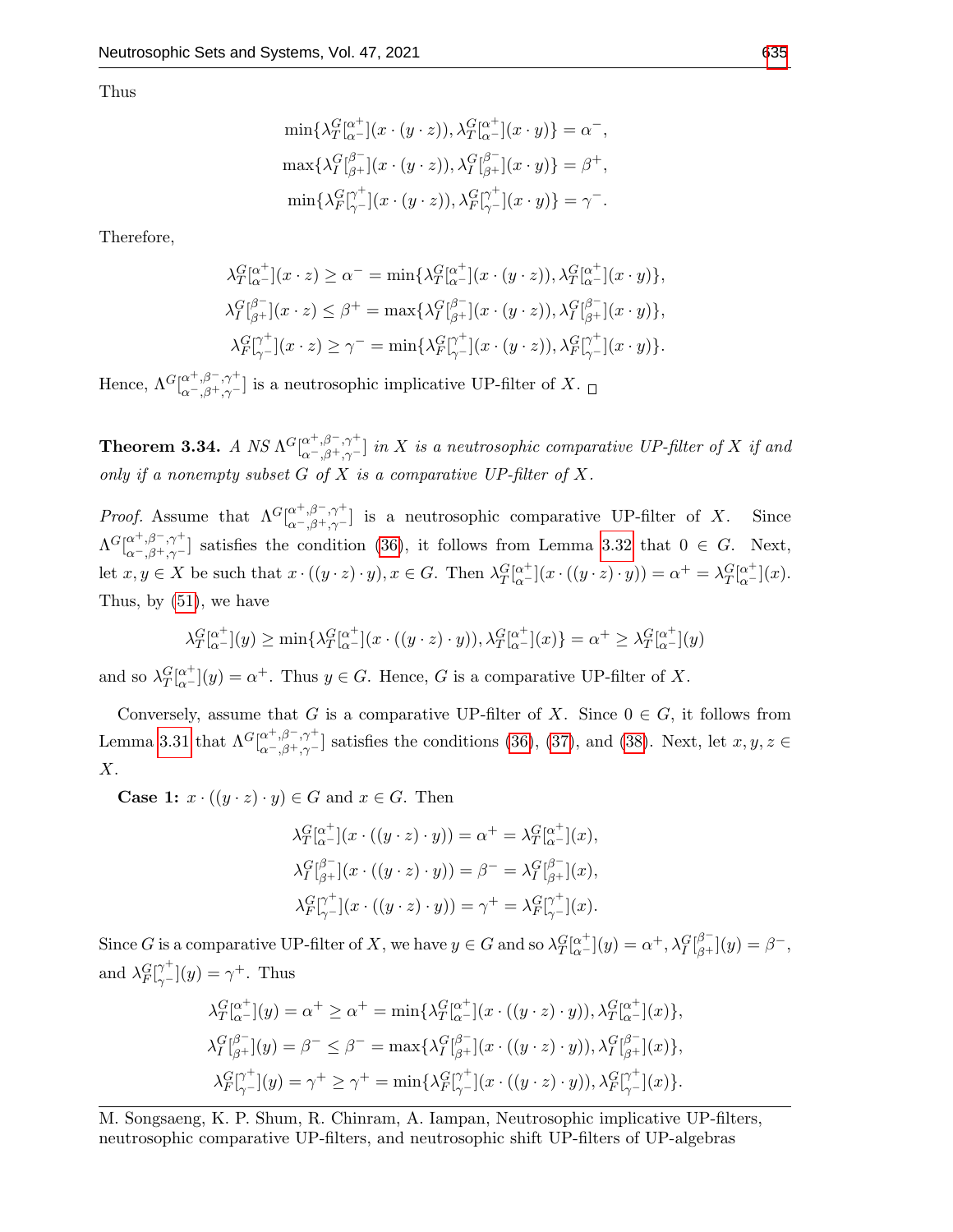**Case 2:**  $x \cdot ((y \cdot z) \cdot y) \notin G$  or  $x \notin G$ . Then

$$
\lambda^G_T[\alpha^+](x \cdot ((y \cdot z) \cdot y)) = \alpha^- \text{ or } \lambda^G_T[\alpha^+](x) = \alpha^-,
$$
  

$$
\lambda^G_T[\beta^-](x \cdot ((y \cdot z) \cdot y)) = \beta^+ \text{ or } \lambda^G_T[\beta^-](x) = \beta^+,
$$
  

$$
\lambda^G_T[\gamma^+](x \cdot ((y \cdot z) \cdot y)) = \gamma^- \text{ or } \lambda^G_T[\gamma^+](x) = \gamma^-.
$$

Thus

$$
\min\{\lambda^G_T\vert_{\alpha^-}^{\alpha^+}\vert (x \cdot ((y \cdot z) \cdot y)), \lambda^G_T\vert_{\alpha^-}^{\alpha^+}\vert (x)\} = \alpha^-,
$$
  

$$
\max\{\lambda^G_T\vert_{\beta^+}^{\beta^-}\vert (x \cdot ((y \cdot z) \cdot y)), \lambda^G_T\vert_{\beta^+}^{\beta^-}\vert (x)\} = \beta^+,
$$
  

$$
\min\{\lambda^G_F\vert_{\gamma^-}^{\gamma^+}\vert (x \cdot ((y \cdot z) \cdot y)), \lambda^G_F\vert_{\gamma^-}^{\gamma^+}\vert (x)\} = \gamma^-.
$$

Therefore,

$$
\lambda^G_T[\alpha^+](y) \ge \alpha^- = \min\{\lambda^G_T[\alpha^+](x \cdot ((y \cdot z) \cdot y)), \lambda^G_T[\alpha^+](x)\},
$$
  

$$
\lambda^G_T[\beta^+](y) \le \beta^+ = \max\{\lambda^G_T[\beta^+](x \cdot ((y \cdot z) \cdot y)), \lambda^G_T[\beta^+](x)\},
$$
  

$$
\lambda^G_F[\gamma^+](y) \ge \gamma^- = \min\{\lambda^G_F[\gamma^+](x \cdot ((y \cdot z) \cdot y)), \lambda^G_F[\gamma^+](x)\}.
$$

Hence,  $\Lambda^G[\alpha^+,\beta^-,\gamma^+]\omega$  is a neutrosophic comparative UP-filter of X.

**Theorem 3.35.** A NS  $\Lambda^{G}[\alpha^{+, \beta^{-}, \gamma^{+}}]$  in X is a neutrosophic shift UP-filter of X if and only if a nonempty subset  $G$  of  $X$  is a shift UP-filter of  $X$ .

*Proof.* Assume that  $\Lambda^G[\alpha^{\dagger}, \beta^{\dagger}, \gamma^{\dagger}]$  is a neutrosophic shift UP-filter of X. Since  $\Lambda^G[\alpha^{\dagger}, \beta^{\dagger}, \gamma^{\dagger}]$ satisfies the condition [\(36\)](#page-4-0), it follows from Lemma [3.32](#page-14-0) that  $0 \in G$ . Next, let  $x, y, z \in X$  be such that  $x \cdot (y \cdot z) \in G$  and  $x \in G$ . Then  $\lambda_T^G \vert_{\alpha=1}^{\alpha^+} (x \cdot (y \cdot z)) = \alpha^+ = \lambda_T^G \vert_{\alpha=1}^{\alpha^+} (x)$ . Thus, by [\(54\)](#page-6-0), we have

$$
\lambda_T^G[\alpha^+]((z \cdot y) \cdot y) \cdot z) \ge \min\{\lambda_T^G[\alpha^+](x \cdot (y \cdot z)), \lambda_T^G[\alpha^+](y)\} = \alpha^+ \ge \lambda_T^G[\alpha^+]((z \cdot y) \cdot y) \cdot z)
$$

and so  $\lambda_T^G[\alpha^+]((z \cdot y) \cdot y) \cdot z) = \alpha^+$ . Thus  $((z \cdot y) \cdot y) \cdot z \in G$ . Hence, G is a shift UP-filter of X.

Conversely, assume that G is a shift UP-filter of X. Since  $0 \in G$ , it follows from Lemma [3.31](#page-14-1) that  $\Lambda^G[\alpha^+,\beta^-,\gamma^+]$  satisfies the conditions (36), (37), and (38). Next, let  $x, y, z \in X$ . $\Lambda^G[\alpha^+,\beta^-,\gamma^+]$  satisfies the conditions (36), (37), and (38). Next, let  $x, y, z \in X$ . $\Lambda^G[\alpha^+,\beta^-,\gamma^+]$  satisfies the conditions (36), (37), and (38). Next, let  $x, y, z \in X$ . $\Lambda^G[\alpha^+,\beta^-,\gamma^+]$  satisfies the conditions (36), (37), and (38). Next, let  $x, y, z \in X$ . $\Lambda^G[\alpha^+,\beta^-,\gamma^+]$  satisfies the conditions (36), (37), and (38). Next, let  $x, y, z \in X$ . $\Lambda^G[\alpha^+,\beta^-,\gamma^+]$  satisfies the conditions (36), (37), and (38). Next, let  $x, y, z \in X$ . $\Lambda^G[\alpha^+,\beta^-,\gamma^+]$  satisfies the conditions (36), (37), and (38). Next, let  $x, y, z \in X$ .**Case 1:**  $x \cdot (y \cdot z) \in G$  and  $x \in G$ . Then

$$
\lambda_T^G \left[ \alpha^+_{\alpha^-} \right](x \cdot (y \cdot z)) = \alpha^+ = \lambda_T^G \left[ \alpha^+_{\alpha^-} \right](x),
$$
  

$$
\lambda_I^G \left[ \beta^-_{\beta^+} \right](x \cdot (y \cdot z)) = \beta^- = \lambda_I^G \left[ \beta^-_{\beta^+} \right](x),
$$
  

$$
\lambda_F^G \left[ \gamma^+_{\gamma^-} \right](x \cdot (y \cdot z)) = \gamma^+ = \lambda_F^G \left[ \gamma^+_{\gamma^-} \right](x).
$$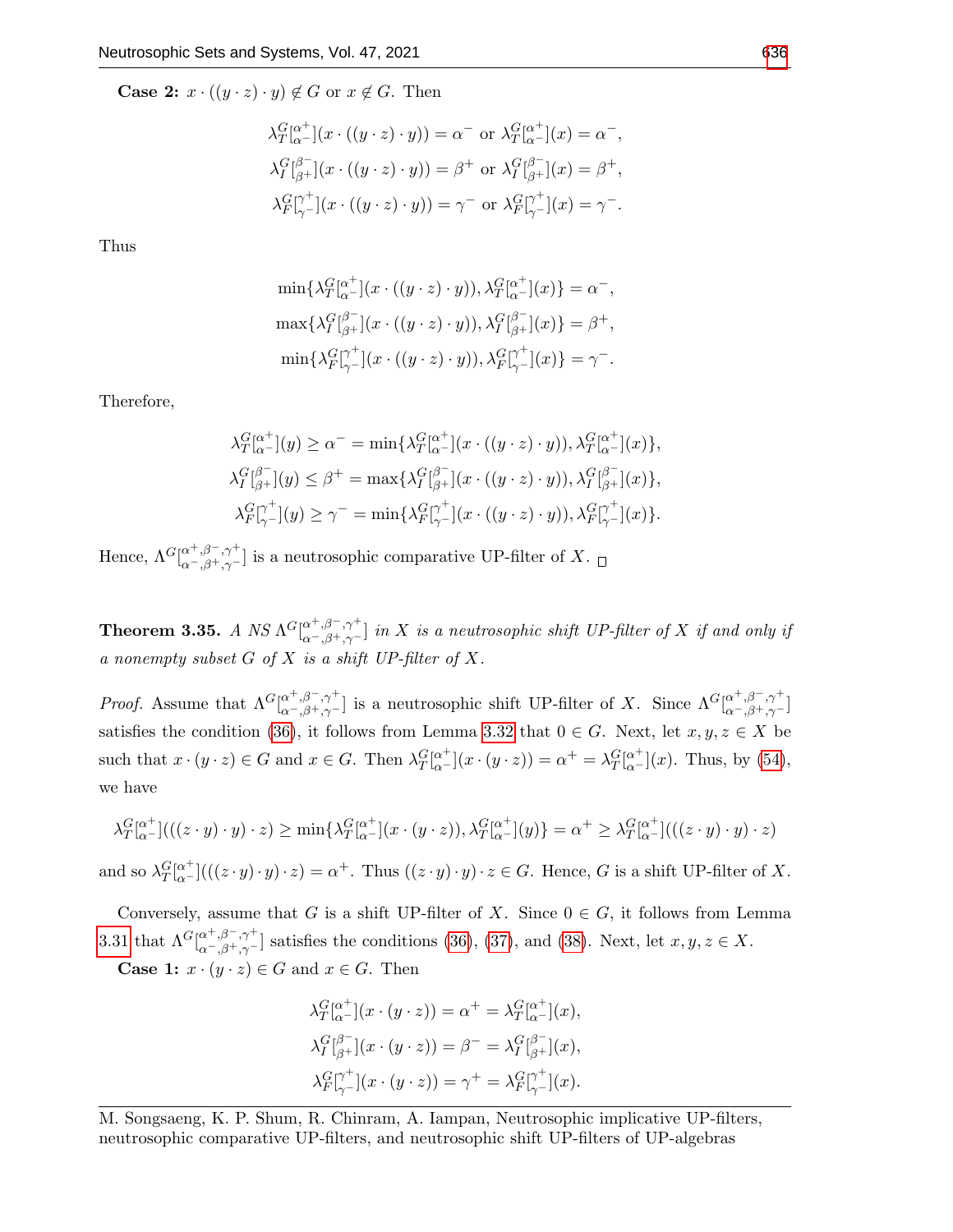Thus

$$
\begin{aligned}\n\min\{\lambda^G_T\vert_{\alpha^-}^{\alpha^+}\vert (x\cdot (y\cdot z)),\lambda^G_T\vert_{\alpha^-}^{\alpha^+}\vert (x)\} &= \alpha^+, \\
\max\{\lambda^G_T\vert_{\beta^+}^{\beta^-}\vert (x\cdot (y\cdot z)),\lambda^G_T\vert_{\beta^+}^{\beta^-}\vert (x)\} &= \beta^-, \\
\min\{\lambda^G_F\vert_{\gamma^-}^{\gamma^+}\vert (x\cdot (y\cdot z)),\lambda^G_F\vert_{\gamma^-}^{\gamma^+}\vert (x)\} &= \gamma^+.\n\end{aligned}
$$

Since G is a shift UP-filter of X, we have  $((z \cdot y) \cdot y) \cdot z \in G$  and so  $\lambda_T^G \vert_{\alpha}^{a^+} \vert (((z \cdot y) \cdot y) \cdot z) =$  $\alpha^+, \lambda_I^G\substack{[ \beta^- ] }{ ( ((z \cdot y) \cdot y) \cdot z) } = \beta^-, \text{ and } \lambda_F^G\substack{[ \gamma^+ ] }{ ( ((z \cdot y) \cdot y) \cdot z) } = \gamma^+. \text{ Thus}$ 

$$
\lambda_T^G[\alpha^+]((z \cdot y) \cdot y) \cdot z) = \alpha^+ \ge \alpha^+ = \min\{\lambda_T^G[\alpha^+](x \cdot (y \cdot z)), \lambda_T^G[\alpha^+](x)\},
$$
  

$$
\lambda_I^G[\beta^-]((z \cdot y) \cdot y) \cdot z) = \beta^- \le \beta^- = \max\{\lambda_I^G[\beta^-] (x \cdot (y \cdot z)), \lambda_I^G[\beta^-] (x)\},
$$
  

$$
\lambda_{F}^G[\gamma^+]((z \cdot y) \cdot y) \cdot z) = \gamma^+ \ge \gamma^+ = \min\{\lambda_{F}^G[\gamma^+] (x \cdot (y \cdot z)), \lambda_{F}^G[\gamma^+] (x)\}.
$$

**Case 2:**  $x \cdot (y \cdot z) \notin G$  or  $x \notin G$ . Then

$$
\lambda^G_T[\alpha^+](x \cdot (y \cdot z)) = \alpha^- \text{ or } \lambda^G_T[\alpha^+](x) = \alpha^-,
$$
  

$$
\lambda^G_T[\beta^+](x \cdot (y \cdot z)) = \beta^+ \text{ or } \lambda^G_T[\beta^-](x) = \beta^+,
$$
  

$$
\lambda^G_T[\gamma^+](x \cdot (y \cdot z)) = \gamma^- \text{ or } \lambda^G_T[\gamma^+](x) = \gamma^-.
$$

Thus

$$
\min \{ \lambda_T^{G} [\alpha^+](x \cdot (y \cdot z)), \lambda_T^{G} [\alpha^+](x) \} = \alpha^-,
$$
  

$$
\max \{ \lambda_I^{G} [\beta^-](x \cdot (y \cdot z)), \lambda_I^{G} [\beta^-](x) \} = \beta^+,
$$
  

$$
\min \{ \lambda_F^{G} [\gamma^+](x \cdot (y \cdot z)), \lambda_F^{G} [\gamma^+](x) \} = \gamma^-.
$$

Therefore,

$$
\lambda^G_T[\alpha^+]((z \cdot y) \cdot y) \cdot z) \ge \alpha^- = \min \{ \lambda^G_T[\alpha^+] (x \cdot (y \cdot z)), \lambda^G_T[\alpha^+] (x) \},
$$
  

$$
\lambda^G_T[\beta^-]((z \cdot y) \cdot y) \cdot z) \le \beta^+ = \max \{ \lambda^G_T[\beta^+] (x \cdot (y \cdot z)), \lambda^G_T[\beta^-] (x) \},
$$
  

$$
\lambda^G_F[\gamma^+]((z \cdot y) \cdot y) \cdot z) \ge \gamma^- = \min \{ \lambda^G_F[\gamma^+] (x \cdot (y \cdot z)), \lambda^G_F[\gamma^+] (x) \}.
$$

Hence,  $\Lambda^G[\alpha^+,\beta^-,\gamma^+]\omega$  is a neutrosophic shift UP-filter of X.

# 4. Level subsets of a NS

In this section, we discuss the relationships between neutrosophic implicative UP-filters (resp., neutrosophic comparative UP-filters, neutrosophic shift UP-filters) of UP-algebras and their level subsets.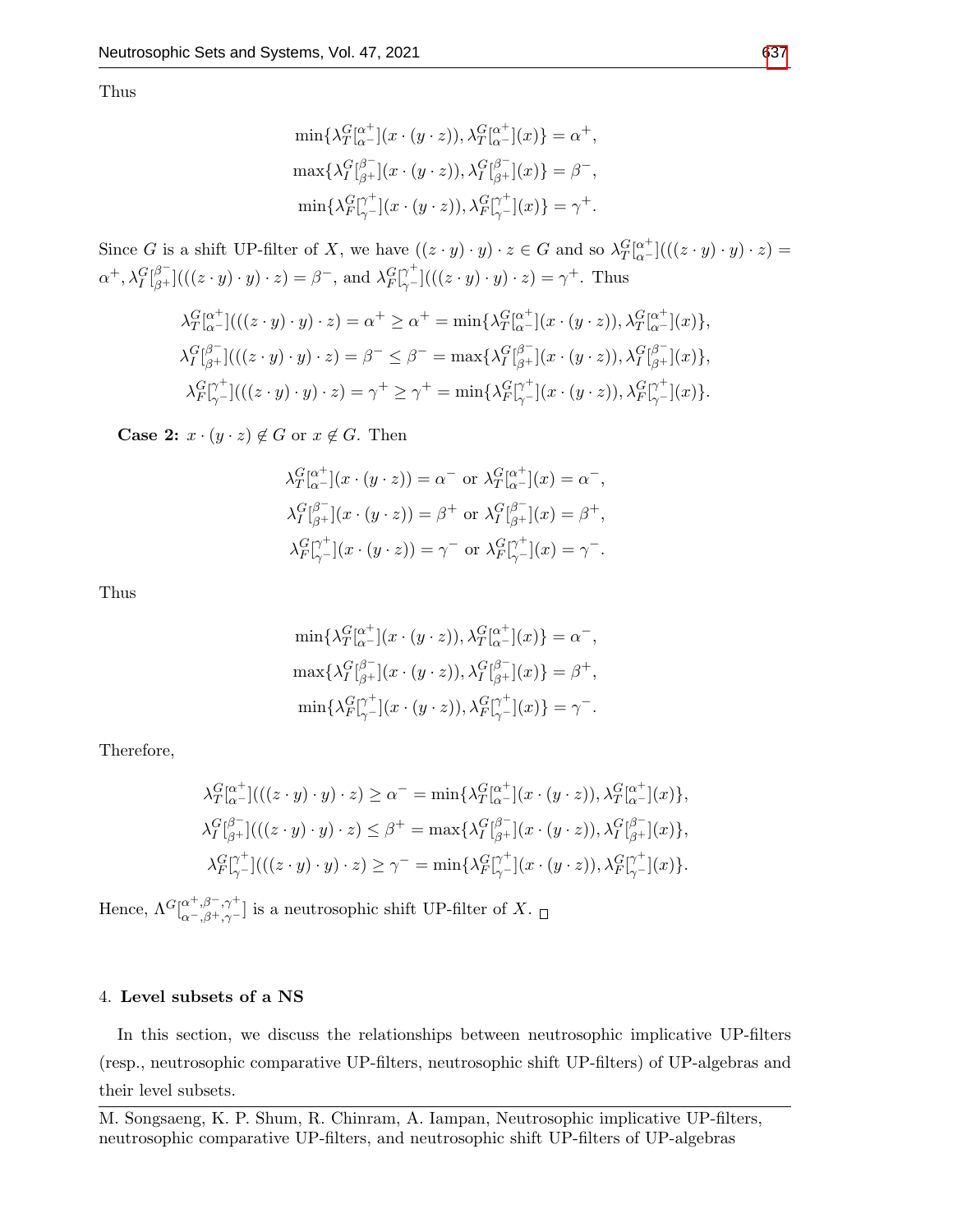**Definition 4.1.** [\[21\]](#page-23-14) Let f be a fuzzy set in A. For any  $t \in [0, 1]$ , the sets

$$
U(f; t) = \{x \in X \mid f(x) \ge t\},\
$$
  

$$
L(f; t) = \{x \in X \mid f(x) \le t\},\
$$
  

$$
E(f; t) = \{x \in X \mid f(x) = t\}
$$

are called an *upper t-level subset*, a *lower t-level subset*, and an *equal t-level subset* of  $f$ , respectively.

<span id="page-18-0"></span>**Theorem 4.2.** A NS  $\Lambda$  in X is a neutrosophic implicative UP-filter of X if and only if for all  $\alpha, \beta, \gamma \in [0,1]$ , the sets  $U(\lambda_T; \alpha), L(\lambda_I; \beta)$ , and  $U(\lambda_F; \gamma)$  are implicative UP-filters of X if  $U(\lambda_T;\alpha)$ ,  $L(\lambda_I;\beta)$ , and  $U(\lambda_F;\gamma)$  are nonempty.

*Proof.* Assume that  $\Lambda$  is a neutrosophic implicative UP-filter of X. Let  $\alpha, \beta, \gamma \in [0,1]$  be such that  $U(\lambda_T; \alpha)$ ,  $L(\lambda_I; \beta)$ , and  $U(\lambda_F; \gamma)$  are nonempty.

Let  $x \in U(\lambda_T; \alpha)$ . Then  $\lambda_T(x) \geq \alpha$ . By [\(36\)](#page-4-0), we have  $\lambda_T(0) \geq \lambda_T(x) \geq \alpha$ . Thus  $0 \in U(\lambda_T; \alpha)$ . Next, let  $x \cdot (y \cdot z), x \cdot y \in U(\lambda_T; \alpha)$ . Then  $\lambda_T(x \cdot (y \cdot z)) \geq \alpha$  and  $\lambda_T(x \cdot y) \geq \alpha$ . By [\(48\)](#page-5-5), we have  $\lambda_F(x \cdot z) \ge \min\{\lambda_F(x \cdot (y \cdot z)), \lambda_F(x \cdot y)\} \ge \alpha$ . Thus  $x \cdot z \in U(\lambda_T; \alpha)$ .

Let  $x \in L(\lambda_I; \beta)$ . Then  $\lambda_I(x) \leq \beta$ . By [\(37\)](#page-4-1), we have  $\lambda_I(0) \leq \lambda_I(x) \leq \beta$ . Thus  $0 \in L(\lambda_I; \beta)$ . Next, let  $x \cdot (y \cdot z), x \cdot y \in L(\lambda_I; \beta)$ . Then  $\lambda_I(x \cdot (y \cdot z)) \leq \beta$  and  $\lambda_I(x \cdot y) \geq \beta$ . By [\(49\)](#page-5-6), we have  $\lambda_I(x \cdot z) \leq \max\{\lambda_I(x \cdot (y \cdot z)), \lambda_I(x \cdot y)\} \leq \beta$ . Thus  $x \cdot z \in L(\lambda_I; \beta)$ .

Let  $x \in U(\lambda_F; \gamma)$ . Then  $\lambda_F(x) \geq \gamma$ . By [\(38\)](#page-4-2), we have  $\lambda_F(0) \geq \lambda_F(x) \geq \gamma$ . Thus  $0 \in U(\lambda_F; \gamma)$ . Next, let  $x \cdot (y \cdot z), x \cdot y \in U(\lambda_F; \gamma)$ . Then  $\lambda_F(x \cdot (y \cdot z)) \geq \gamma$  and  $\lambda_F(x \cdot y) \geq \gamma$ . By [\(50\)](#page-5-7), we have  $\lambda_F(x \cdot z) \ge \min\{\lambda_F(x \cdot (y \cdot z)), \lambda_F(x \cdot y)\} \ge \gamma$ . Thus  $x \cdot z \in U(\lambda_F; \gamma)$ .

Hence,  $U(\lambda_T; \alpha)$ ,  $L(\lambda_I; \beta)$ , and  $U(\lambda_F; \gamma)$  are implicative UP-filters of X.

Conversely, assume that for all  $\alpha, \beta, \gamma \in [0, 1]$ , the sets  $U(\lambda_T; \alpha)$ ,  $L(\lambda_T; \beta)$ , and  $U(\lambda_F; \gamma)$  are implicative UP-filters of X if  $U(\lambda_T; \alpha)$ ,  $L(\lambda_I; \beta)$ , and  $U(\lambda_F; \gamma)$  are nonempty.

Let  $x \in X$ . Then  $\lambda_T(x) \in [0,1]$ . Choose  $\alpha = \lambda_T(x)$ . Thus  $\lambda_T(x) \geq \alpha$ , so  $x \in U(\lambda_T; \alpha) \neq \emptyset$ . By assumption, we have  $U(\lambda_T; \alpha)$  is an implication UP-filter of X and so  $0 \in U(\lambda_T; \alpha)$ . Thus  $\lambda_T(0) \geq \alpha = \lambda_T(x)$ . Next, let  $x, y, z \in X$ . Then  $\lambda_T(x \cdot (y \cdot z))$ ,  $\lambda_T(x \cdot y) \in [0, 1]$ . Choose  $\alpha = \min{\{\lambda_T(x \cdot (y \cdot z)), \lambda_T(x \cdot y)\}}$ . Thus  $\lambda_T(x \cdot (y \cdot z)) \ge \alpha$  and  $\lambda_T(x \cdot y) \ge \alpha$ , so  $x \cdot (y \cdot z), x \cdot y \in U(\lambda_T; \alpha) \neq \emptyset$ . By assumption, we have  $U(\lambda_T; \alpha)$  is an implication UP-filter of X and so  $x \cdot z \in U(\lambda_T; \alpha)$ . Thus  $\lambda_T(x \cdot z) \geq \alpha = \min{\lambda_T(x \cdot (y \cdot z))}, \lambda_T(x \cdot y)$ .

Let  $x \in X$ . Then  $\lambda_I(x) \in [0,1]$ . Choose  $\beta = \lambda_I(x)$ . Thus  $\lambda_I(x) \leq \beta$ , so  $x \in L(\lambda_I;\beta) \neq \emptyset$ . By assumption, we have  $L(\lambda_I; \beta)$  is an implicative UP-filter of X and so  $0 \in L(\lambda_I; \beta)$ . Thus  $\lambda_I(0) \leq \beta = \lambda_I(x)$ . Next, let  $x, y, z \in X$ . Then  $\lambda_T(x \cdot (y \cdot z))$ ,  $\lambda_T(x \cdot y) \in [0, 1]$ . Choose  $\beta = \max{\lambda_T(x \cdot (y \cdot z))}, \lambda_T(x \cdot y)$ . Thus  $\lambda_T(x \cdot (y \cdot z)) \leq \beta$  and  $\lambda_T(x \cdot y) \leq \beta$ , so  $x \cdot (y \cdot z)$ ,  $x \cdot y \in$ 

M. Songsaeng, K. P. Shum, R. Chinram, A. Iampan, Neutrosophic implicative UP-filters, neutrosophic comparative UP-filters, and neutrosophic shift UP-filters of UP-algebras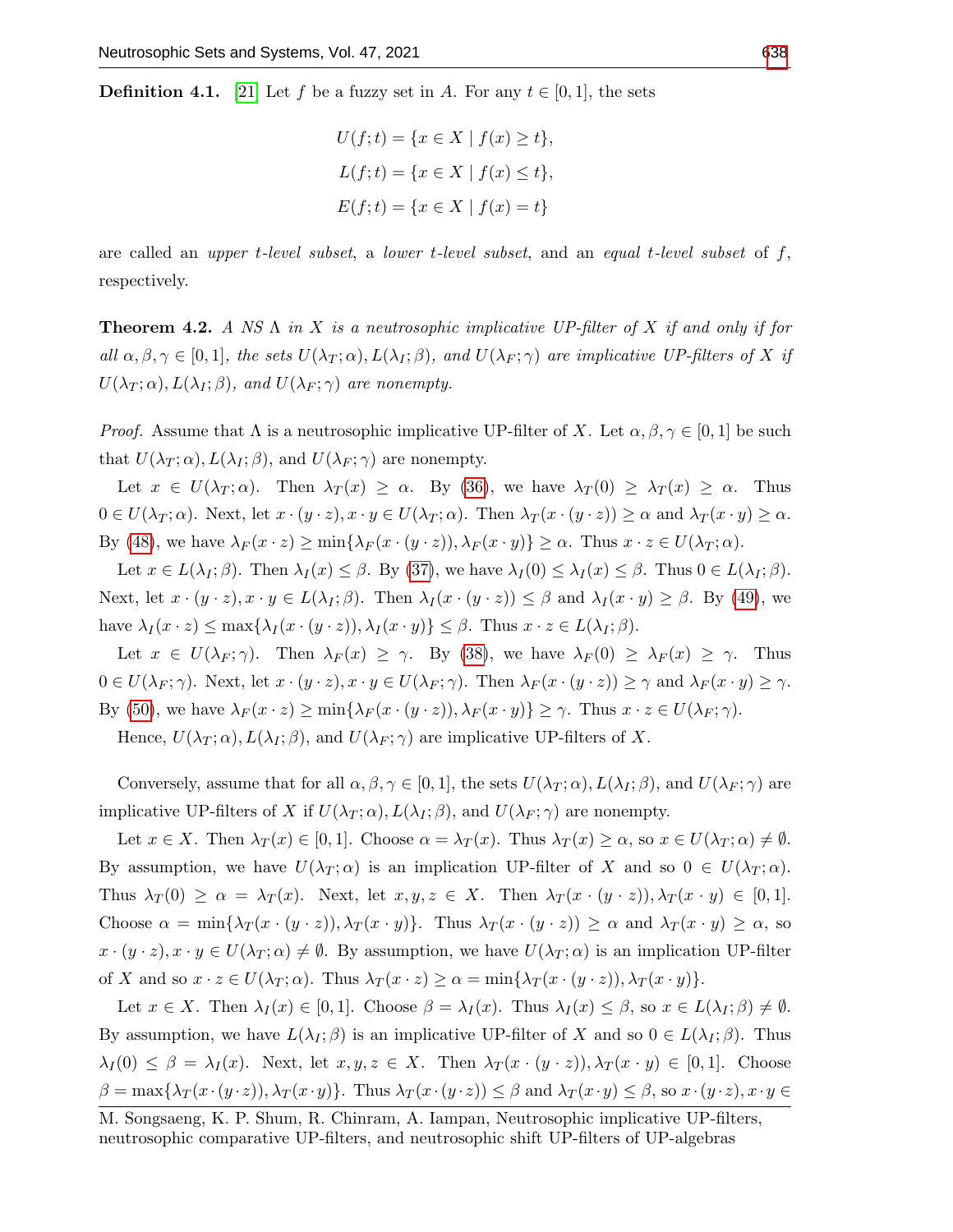$L(\lambda_T;\beta) \neq \emptyset$ . By assumption, we have  $L(\lambda_T;\beta)$  is an implication UP-filter of X and so  $x \cdot z \in L(\lambda_T; \beta)$ . Thus  $\lambda_T(x \cdot z) \leq \beta = \max{\lambda_T(x \cdot (y \cdot z))}, \lambda_T(x \cdot y)$ .

Let  $x \in X$ . Then  $\lambda_F(x) \in [0,1]$ . Choose  $\gamma = \lambda_F(x)$ . Thus  $\lambda_F(x) \geq \gamma$ , so  $x \in U(\lambda_F; \gamma) \neq \emptyset$ . By assumption, we have  $U(\lambda_F; \gamma)$  is an implicative UP-filter of X and so  $0 \in U(\lambda_F; \gamma)$ . Thus  $\lambda_F(0) \geq \gamma = \lambda_F(x)$ . Next, let  $x, y, z \in X$ . Then  $\lambda_T(x \cdot (y \cdot z))$ ,  $\lambda_T(x \cdot y) \in [0, 1]$ . Choose  $\gamma = \min{\{\lambda_T(x \cdot (y \cdot z)), \lambda_T(x \cdot y)\}}$ . Thus  $\lambda_T(x \cdot (y \cdot z)) \geq \gamma$  and  $\lambda_T(x \cdot y) \geq \gamma$ , so  $x \cdot (y \cdot z), x \cdot y \in U(\lambda_T; \gamma) \neq \emptyset$ . By assumption, we have  $U(\lambda_T; \gamma)$  is an implication UP-filter of X and so  $x \cdot z \in U(\lambda_T; \gamma)$ . Thus  $\lambda_T(x \cdot z) \geq \gamma = \min{\{\lambda_T(x \cdot (y \cdot z)), \lambda_T(x \cdot y)\}}$ .

Therefore,  $\Lambda$  is a neutrosophic implicative UP-filter of X.  $\Box$ 

<span id="page-19-0"></span>**Theorem 4.3.** A NS  $\Lambda$  in X is a neutrosophic comparative UP-filter of X if and only if for all  $\alpha, \beta, \gamma \in [0,1]$ , the sets  $U(\lambda_T; \alpha), L(\lambda_I; \beta)$ , and  $U(\lambda_F; \gamma)$  are comparative UP-filters of X if  $U(\lambda_T;\alpha)$ ,  $L(\lambda_I;\beta)$ , and  $U(\lambda_F;\gamma)$  are nonempty.

*Proof.* Assume that  $\Lambda$  is a neutrosophic comparative UP-filter of X. Let  $\alpha, \beta, \gamma \in [0, 1]$  be such that  $U(\lambda_T; \alpha)$ ,  $L(\lambda_I; \beta)$ , and  $U(\lambda_F; \gamma)$  are nonempty.

Let  $x \in U(\lambda_T; \alpha)$ . Then  $\lambda_T(x) \geq \alpha$ . By [\(36\)](#page-4-0), we have  $\lambda_T(0) \geq \lambda_T(x) \geq \alpha$ . Thus  $0 \in U(\lambda_T; \alpha)$ . Next, let  $x, y, z \in X$  be such that  $x \cdot ((y \cdot z) \cdot y), x \in U(\lambda_T; \alpha)$ . Then  $\lambda_T(x \cdot ((y \cdot z) \cdot y))$ .  $(z \cdot y) \geq \alpha$  and  $\lambda_T(x) \geq \alpha$ , so  $\alpha$  is an lower bound of  $\{\lambda_T(x \cdot ((y \cdot z) \cdot y)), \lambda_T(x)\}$ . By [\(51\)](#page-5-1), we have  $\lambda_T(y) \ge \min\{\lambda_T(x \cdot ((y \cdot z) \cdot y)), \lambda_T(x)\} \ge \alpha$ . Thus  $y \in U(\lambda_T; \alpha)$ .

Let  $x \in L(\lambda_I; \beta)$ . Then  $\lambda_I(x) \leq \beta$ . By [\(37\)](#page-4-1), we have  $\lambda_I(0) \leq \lambda_I(x) \leq \beta$ . Thus  $0 \in L(\lambda_I; \beta)$ . Next, let  $x, y, z \in X$  be such that  $x \cdot ((y \cdot z) \cdot y), x \in L(\lambda_I; \beta)$ . Then  $\lambda_I(x \cdot ((y \cdot z) \cdot y)) \leq \beta$ and  $\lambda_I(x) \leq \beta$ , so  $\beta$  is a upper bound of  $\{\lambda_I(x \cdot ((y \cdot z) \cdot y)), \lambda_I(x)\}$ . By [\(52\)](#page-5-2), we have  $\lambda_I(y) \leq \max\{\lambda_I(x \cdot ((y \cdot z) \cdot y)), \lambda_I(x)\} \leq \beta$  Thus  $y \in L(\lambda_I; \beta)$ .

Let  $x \in U(\lambda_F;\gamma)$ . Then  $\lambda_F(x) \geq \gamma$ . By [\(38\)](#page-4-2), we have  $\lambda_F(0) \geq \lambda_F(x) \geq \gamma$ . Thus  $0 \in U(\lambda_F; \gamma)$ . Next, let  $x, y, z \in X$  be such that  $x \cdot ((y \cdot z) \cdot y), x \in U(\lambda_F; \gamma)$ . Then  $\lambda_F(x \cdot ((y \cdot z) \cdot y))$  $|z| \cdot y$ ))  $\geq \gamma$  and  $\lambda_F(x) \geq \gamma$ , so  $\gamma$  is an lower bound of  $\{\lambda_F(x \cdot ((y \cdot z) \cdot y)), \lambda_F(x)\}.$  By [\(53\)](#page-5-3), we have  $\lambda_F(y) \ge \min\{\lambda_F(x \cdot ((y \cdot z) \cdot y)), \lambda_F(x)\} \ge \gamma$ . Thus  $y \in U(\lambda_F; \gamma)$ .

Hence,  $U(\lambda_T; \alpha)$ ,  $L(\lambda_I; \beta)$ , and  $U(\lambda_F; \gamma)$  are comparative UP-filters of X.

Conversely, assume that for all  $\alpha, \beta, \gamma \in [0, 1]$ , the sets  $U(\lambda_T; \alpha)$ ,  $L(\lambda_T; \beta)$ , and  $U(\lambda_F; \gamma)$  are UP-filters of X if  $U(\lambda_T; \alpha)$ ,  $L(\lambda_I; \beta)$ , and  $U(\lambda_F; \gamma)$  are nonempty.

Let  $x \in X$ . Then  $\lambda_T(x) \in [0,1]$ . Choose  $\alpha = \lambda_T(x)$ . Thus  $\lambda_T(x) \geq \alpha$ , so  $x \in U(\lambda_T;\alpha) \neq \emptyset$ . By assumption, we have  $U(\lambda_T; \alpha)$  is a comparative UP-filter of X and so  $0 \in U(\lambda_T; \alpha)$ . Thus  $\lambda_T(0) \geq \alpha = \lambda_T(x)$ . Next, let  $x, y, z \in X$ . Then  $\lambda_T(x \cdot ((y \cdot z) \cdot y)), \lambda_T(x) \in [0,1]$ . Choose  $\alpha = \min\{\lambda_T(x \cdot ((y \cdot z) \cdot y)), \lambda_T(x)\}\$ . Thus  $\lambda_T(x \cdot ((y \cdot z) \cdot y)) \geq \alpha$  and  $\lambda_T(x) \geq \alpha$ , so  $x \cdot ((y \cdot z) \cdot y), x \in U(\lambda_T; \alpha) \neq \emptyset$ . By assumption, we have  $U(\lambda_T; \alpha)$  is a comparative UP-filter of X and so  $y \in U(\lambda_T; \alpha)$ . Thus  $\lambda_T(y) \geq \alpha = \min{\lambda_T(x \cdot ((y \cdot z) \cdot y))}, \lambda_T(x)$ .

M. Songsaeng, K. P. Shum, R. Chinram, A. Iampan, Neutrosophic implicative UP-filters, neutrosophic comparative UP-filters, and neutrosophic shift UP-filters of UP-algebras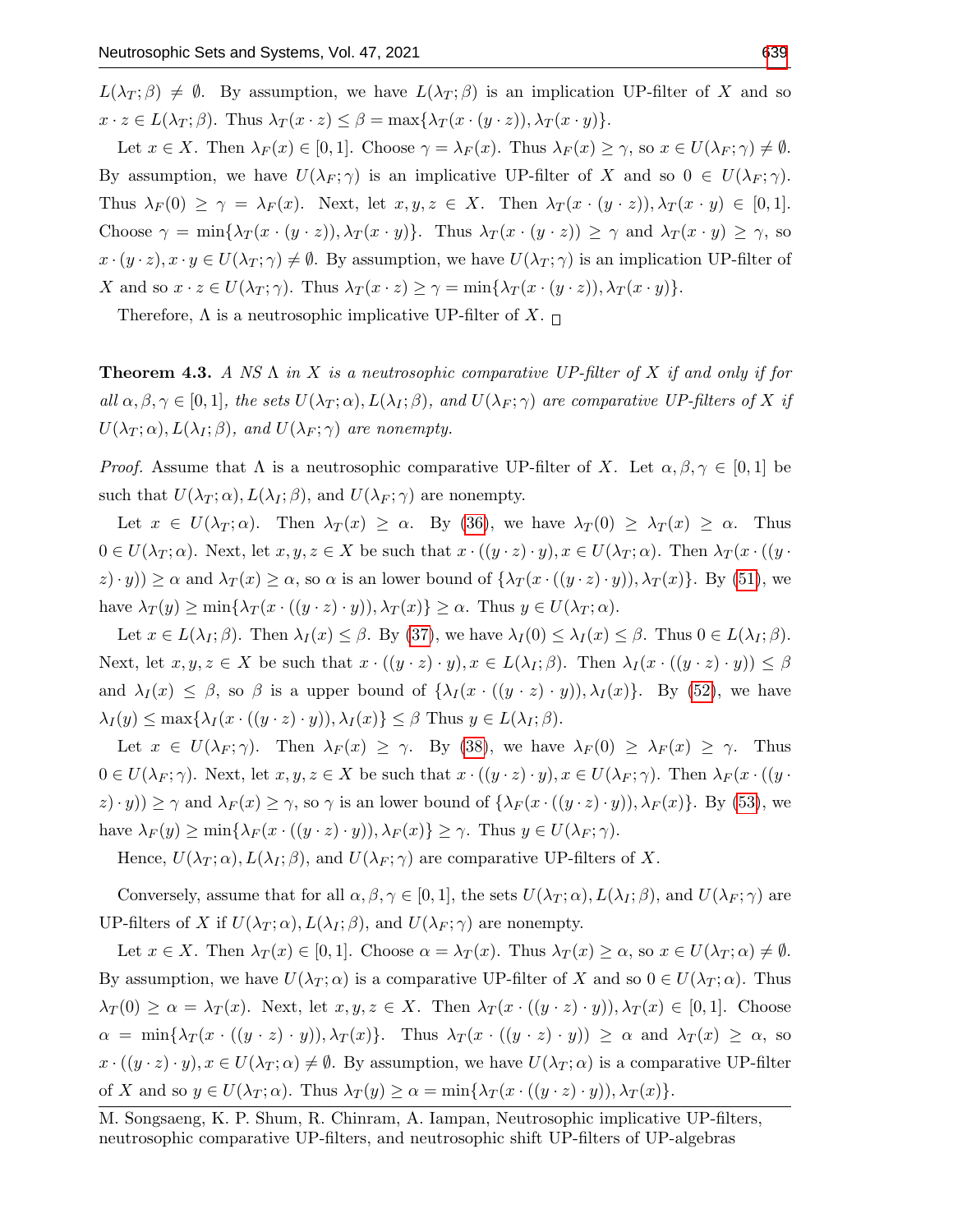Let  $x \in X$ . Then  $\lambda_I(x) \in [0,1]$ . Choose  $\beta = \lambda_I(x)$ . Thus  $\lambda_I(x) \leq \beta$ , so  $x \in L(\lambda_I;\beta) \neq \emptyset$  $\emptyset$ . By assumption, we have  $L(\lambda_I; \beta)$  is a comparative UP-filter of X and so 0 ∈  $L(\lambda_I; \beta)$ . Thus  $\lambda_I(0) \leq \beta = \lambda_I(x)$ . Next, let  $x, y, z \in X$ . Then  $\lambda_I(x \cdot ((y \cdot z) \cdot y)), \lambda_I(x) \in [0, 1]$ . Choose  $\beta = \max\{\lambda_I(x \cdot ((y \cdot z) \cdot y)), \lambda_I(x)\}\)$ . Thus  $\lambda_I(x \cdot ((y \cdot z) \cdot y)) \leq \beta$  and  $\lambda_I(x) \leq \beta$ , so  $x \cdot ((y \cdot z) \cdot y), x \in L(\lambda_I; \beta) \neq \emptyset$ . By assumption, we have  $L(\lambda_I; \beta)$  is a comparative UP-filter of X and so  $y \in L(\lambda_I; \beta)$ . Thus  $\lambda_I(y) \leq \beta = \max\{\lambda_I(x \cdot ((y \cdot z) \cdot y)), \lambda_I(x)\}.$ 

Let  $x \in X$ . Then  $\lambda_F(x) \in [0,1]$ . Choose  $\gamma = \lambda_F(x)$ . Thus  $\lambda_F(x) \geq \gamma$ , so  $x \in U(\lambda_F; \gamma) \neq \emptyset$ . By assumption, we have  $U(\lambda_F; \gamma)$  is a comparative UP-filter of X and so  $0 \in U(\lambda_F; \gamma)$ . Thus  $\lambda_F(0) \geq \gamma = \lambda_F(x)$ . Next, let  $x, y, z \in X$ . Then  $\lambda_F(x \cdot ((y \cdot z) \cdot y)), \lambda_F(x) \in [0, 1]$ . Choose  $\gamma = \min\{\lambda_F(x \cdot ((y \cdot z) \cdot y)), \lambda_F(x)\}.$  Thus  $\lambda_F(x \cdot ((y \cdot z) \cdot y)) \ge \gamma$  and  $\lambda_F(x) \ge \gamma$ , so  $x \cdot ((y \cdot z) \cdot y), x \in U(\lambda_F; \gamma) \neq \emptyset$ . By assumption, we have  $U(\lambda_F; \gamma)$  is a comparative UP-filter of X and so  $y \in U(\lambda_F; \gamma)$ . Thus  $\lambda_F(y) \geq \gamma = \min{\{\lambda_F(x \cdot ((y \cdot z) \cdot y)), \lambda_F(x)\}}$ .

Therefore,  $\Lambda$  is a neutrosophic comparative UP-filter of X.  $\Box$ 

<span id="page-20-0"></span>**Theorem 4.4.** A NS  $\Lambda$  in X is a neutrosophic shift UP-filter of X if and only if for all  $\alpha, \beta, \gamma \in$ [0, 1], the sets  $U(\lambda_T; \alpha)$ ,  $L(\lambda_I; \beta)$ , and  $U(\lambda_F; \gamma)$  are shift UP-filters of X if  $U(\lambda_T; \alpha)$ ,  $L(\lambda_I; \beta)$ , and  $U(\lambda_F; \gamma)$  are nonempty.

*Proof.* Assume that  $\Lambda$  is a neutrosophic shift UP-filter of X. Let  $\alpha, \beta, \gamma \in [0,1]$  be such that  $U(\lambda_T;\alpha)$ ,  $L(\lambda_I;\beta)$ , and  $U(\lambda_F;\gamma)$  are nonempty.

Let  $x \in U(\lambda_T; \alpha)$ . Then  $\lambda_T(x) \geq \alpha$ . By [\(36\)](#page-4-0), we have  $\lambda_T(0) \geq \lambda_T(x) \geq \alpha$ . Thus  $0 \in U(\lambda_T; \alpha)$ . Next, let  $x, y, z \in X$  be such that  $x \cdot (y \cdot z) \in U(\lambda_T; \alpha)$  and  $x \in U(\lambda_T; \alpha)$ . Then  $\lambda_T(x \cdot (y \cdot z)) \geq \alpha$  and  $\lambda_T(x) \geq \alpha$ , so  $\alpha$  is an lower bound of  $\{\lambda_T(x \cdot (y \cdot z)), \lambda_T(x)\}.$  By [\(54\)](#page-6-0), we have  $\lambda_T((z \cdot y) \cdot y) \cdot z) \ge \min\{\lambda_T(x \cdot (y \cdot z)), \lambda_T(x)\} \ge \alpha$ . Thus  $((z \cdot y) \cdot y) \cdot z \in U(\lambda_T; \alpha)$ .

Let  $x \in L(\lambda_I; \alpha)$ . Then  $\lambda_I(x) \leq \beta$ . By [\(37\)](#page-4-1), we have  $\lambda_I(0) \leq \lambda_I(x) \leq \beta$ . Thus  $0 \in$  $L(\lambda_I;\beta)$ . Next, let  $x, y, z \in X$  be such that  $x \cdot (y \cdot z) \in L(\lambda_I;\beta)$  and  $x \in L(\lambda_I;\beta)$ . Then  $\lambda_I(x \cdot (y \cdot z)) \leq \beta$  and  $\lambda_I(x) \leq \beta$ , so  $\beta$  is a upper bound of  $\{\lambda_I(x \cdot (y \cdot z)), \lambda_I(x)\}\)$ . By [\(55\)](#page-6-1), we have  $\lambda_I((z \cdot y) \cdot y) \cdot z) \leq \max\{\lambda_I(x \cdot (y \cdot z)), \lambda_I(x)\} \leq \beta$ . Thus  $((z \cdot y) \cdot y) \cdot z \in L(\lambda_I; \beta)$ .

Let  $x \in U(\lambda_F; \gamma)$ . Then  $\lambda_F(x) \geq \gamma$ . By [\(38\)](#page-4-2), we have  $\lambda_F(0) \geq \lambda_F(x) \geq \gamma$ . Thus  $0 \in U(\lambda_F; \gamma)$ . Next, let  $x, y, z \in X$  be such that  $x \cdot (y \cdot z) \in U(\lambda_F; \gamma)$  and  $x \in U(\lambda_F; \gamma)$ . Then  $\lambda_F(x \cdot (y \cdot z)) \ge \gamma$  and  $\lambda_F(y) \ge \gamma$ , so  $\gamma$  is an lower bound of  $\{\lambda_F(x \cdot (y \cdot z)), \lambda_F(x)\}.$  By [\(56\)](#page-6-2), we have  $\lambda_F(((z \cdot y) \cdot y) \cdot z) \ge \min\{\lambda_F(x \cdot (y \cdot z)), \lambda_F(x)\} \ge \gamma$ . Thus  $((z \cdot y) \cdot y) \cdot z \in U(\lambda_F; \gamma)$ .

Hence,  $U(\lambda_T; \alpha)$ ,  $L(\lambda_I; \beta)$ , and  $U(\lambda_F; \gamma)$  are shift UP-filters of X.

Conversely, assume that for all  $\alpha, \beta, \gamma \in [0, 1]$ , the sets  $U(\lambda_T; \alpha)$ ,  $L(\lambda_T; \beta)$ , and  $U(\lambda_F; \gamma)$  are shift UP-filters of X if  $U(\lambda_T; \alpha)$ ,  $L(\lambda_I; \beta)$ , and  $U(\lambda_F; \gamma)$  are nonempty.

Let  $x \in X$ . Then  $\lambda_T(x) \in [0,1]$ . Choose  $\alpha = \lambda_T(x)$ . Thus  $\lambda_T(x) \geq \alpha$ , so  $x \in U(\lambda_T;\alpha) \neq$  $\emptyset$ . By assumption, we have  $U(\lambda_T; \alpha)$  is a shift UP-filter of X and so 0 ∈  $U(\lambda_T; \alpha)$ . Thus

M. Songsaeng, K. P. Shum, R. Chinram, A. Iampan, Neutrosophic implicative UP-filters, neutrosophic comparative UP-filters, and neutrosophic shift UP-filters of UP-algebras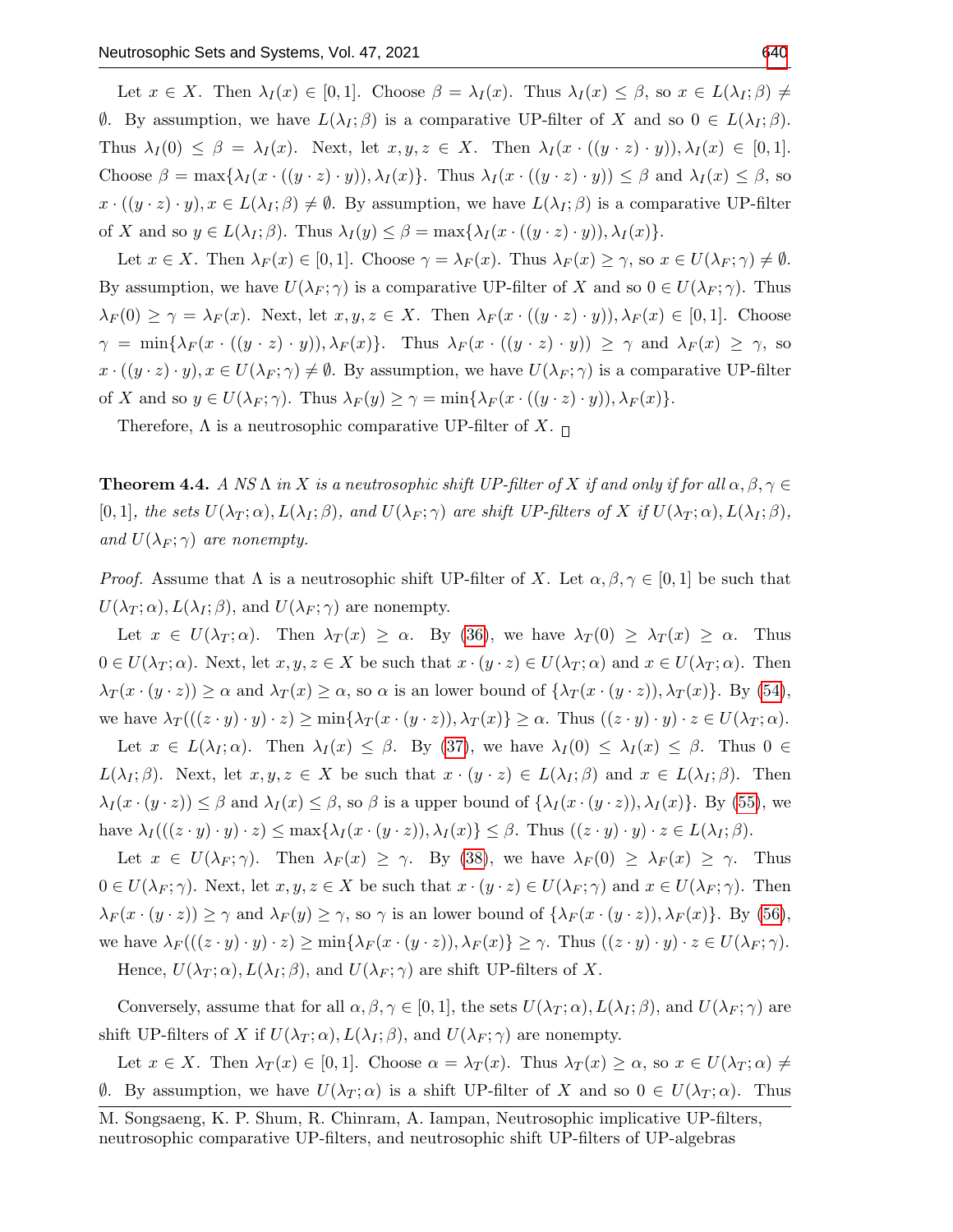$\lambda_T(0) \geq \alpha = \lambda_T(x)$ . Next, let  $x, y, z \in X$ . Then  $\lambda_T(x \cdot (y \cdot z))$ ,  $\lambda_T(x) \in [0, 1]$ . Choose  $\alpha =$  $\min\{\lambda_T(x\cdot(y\cdot z)),\lambda_T(x)\}\.$  Thus  $\lambda_T(x\cdot(y\cdot z))\geq \alpha$  and  $\lambda_T(x)\geq \alpha$ , so  $x\cdot(y\cdot z), x\in U(\lambda_T;\alpha)\neq\emptyset$ . By assumption, we have  $U(\lambda_T; \alpha)$  is a shift UP-filter of X and so  $((z \cdot y) \cdot y) \cdot z \in U(\lambda_T; \alpha)$ . Thus  $\lambda_T((z \cdot y) \cdot y) \cdot z) \geq \alpha = \min\{\lambda_T(x \cdot (y \cdot z)), \lambda_T(x)\}.$ 

Let  $x \in X$ . Then  $\lambda_I(x) \in [0,1]$ . Choose  $\beta = \lambda_I(x)$ . Thus  $\lambda_I(x) \leq \beta$ , so  $x \in L(\lambda_I;\beta) \neq \emptyset$  $θ$ . By assumption, we have  $L(\lambda_I; \beta)$  is a shift UP-filter of X and so  $0 ∈ L(\lambda_I; \beta)$ . Thus  $\lambda_I(0) \leq \beta = \lambda_I(x)$ . Next, let  $x, y, z \in X$ . Then  $\lambda_I(x \cdot (y \cdot z)), \lambda_I(x) \in [0,1]$ . Choose  $\beta =$  $\max\{\lambda_I(x\cdot(y\cdot z)),\lambda_I(x)\}\.$  Thus  $\lambda_I(x\cdot(y\cdot z))\leq \beta$  and  $\lambda_I(x)\leq \beta$ , so  $x\cdot(y\cdot z), x\in L(\lambda_I;\beta)\neq \emptyset$ . By assumption, we have  $L(\lambda_I; \beta)$  is a shift UP-filter of X and so  $((z \cdot y) \cdot y) \cdot z \in L(\lambda_I; \beta)$ . Thus  $\lambda_I (((z \cdot y) \cdot y) \cdot z) \leq \beta = \max{\lambda_I (x \cdot (y \cdot z)), \lambda_I (x)}$ .

Let  $x \in X$ . Then  $\lambda_F(x) \in [0,1]$ . Choose  $\gamma = \lambda_F(x)$ . Thus  $\lambda_F(x) \geq \gamma$ , so  $x \in U(\lambda_F; \gamma) \neq \gamma$  $θ$ . By assumption, we have  $U(\lambda_F; \gamma)$  is a shift UP-filter of X and so 0 ∈  $U(\lambda_F; \gamma)$ . Thus  $\lambda_F(0) \geq \gamma = \lambda_F(x)$ . Next, let  $x, y, z \in X$ . Then  $\lambda_F(x \cdot (y \cdot z))$ ,  $\lambda_F(y) \in [0, 1]$ . Choose  $\gamma =$  $\min\{\lambda_F(x\cdot(y\cdot z)),\lambda_F(x)\}\.$  Thus  $\lambda_F(x\cdot(y\cdot z))\geq \gamma$  and  $\lambda_F(x)\geq \gamma$ , so  $x\cdot(y\cdot z), x\in U(\lambda_F;\gamma)\neq\emptyset$ . By assumption, we have  $U(\lambda_F; \gamma)$  is a shift UP-filter of X and so  $((z \cdot y) \cdot y) \cdot z \in U(\lambda_F; \gamma)$ . Thus  $\lambda_F(((z \cdot y) \cdot y) \cdot z) \geq \gamma = \min\{\lambda_F(x \cdot (y \cdot z)), \lambda_F(x)\}.$ 

Therefore,  $\Lambda$  is a neutrosophic shift UP-filter of X.  $\Box$ 

**Definition 4.5.** [\[23\]](#page-23-15) Let  $\Lambda$  be a NS in X. For  $\alpha, \beta, \gamma \in [0, 1]$ , the sets

$$
ULU_{\Lambda}(\alpha, \beta, \gamma) = \{x \in X \mid \lambda_T \ge \alpha, \lambda_I \le \beta, \lambda_F \ge \gamma\},
$$
  

$$
LUL_{\Lambda}(\alpha, \beta, \gamma) = \{x \in X \mid \lambda_T \le \alpha, \lambda_I \ge \beta, \lambda_F \le \gamma\},
$$
  

$$
E_{\Lambda}(\alpha, \beta, \gamma) = \{x \in X \mid \lambda_T = \alpha, \lambda_I = \beta, \lambda_F = \gamma\}
$$

are called a  $ULU$ - $(\alpha, \beta, \gamma)$ -level subset, a  $LUL$ - $(\alpha, \beta, \gamma)$ -level subset, and an  $E$ - $(\alpha, \beta, \gamma)$ -level subset of  $\Lambda$ , respectively.

The following corollary is straightforward by Theorems [4.2,](#page-18-0) [4.3,](#page-19-0) and [4.4.](#page-20-0)

Corollary 4.6. A NS  $\Lambda$  in X is a neutrosophic implicative UP-filter (resp., neutrosophic comparative UP-filter, neutrosophic shift UP-filter) of X if and only if for all  $\alpha, \beta, \gamma \in [0,1]$ ,  $ULU_\Lambda(\alpha,\beta,\gamma)$  is a implicative UP-filter (resp., comparative UP-filter, shift UP-filter) of X where  $ULU_\Lambda(\alpha, \beta, \gamma)$  is nonempty.

#### 5. Conclusions

In this paper, we have introduced the notions of neutrosophic implicative UP-filters, neutrosophic comparative UP-filters, and neutrosophic shift UP-filters of UP-algebras and investigated some of their important properties. Then, we get the diagram of generalization of NSs in UP-algebras as shown in Figure [1.](#page-22-10)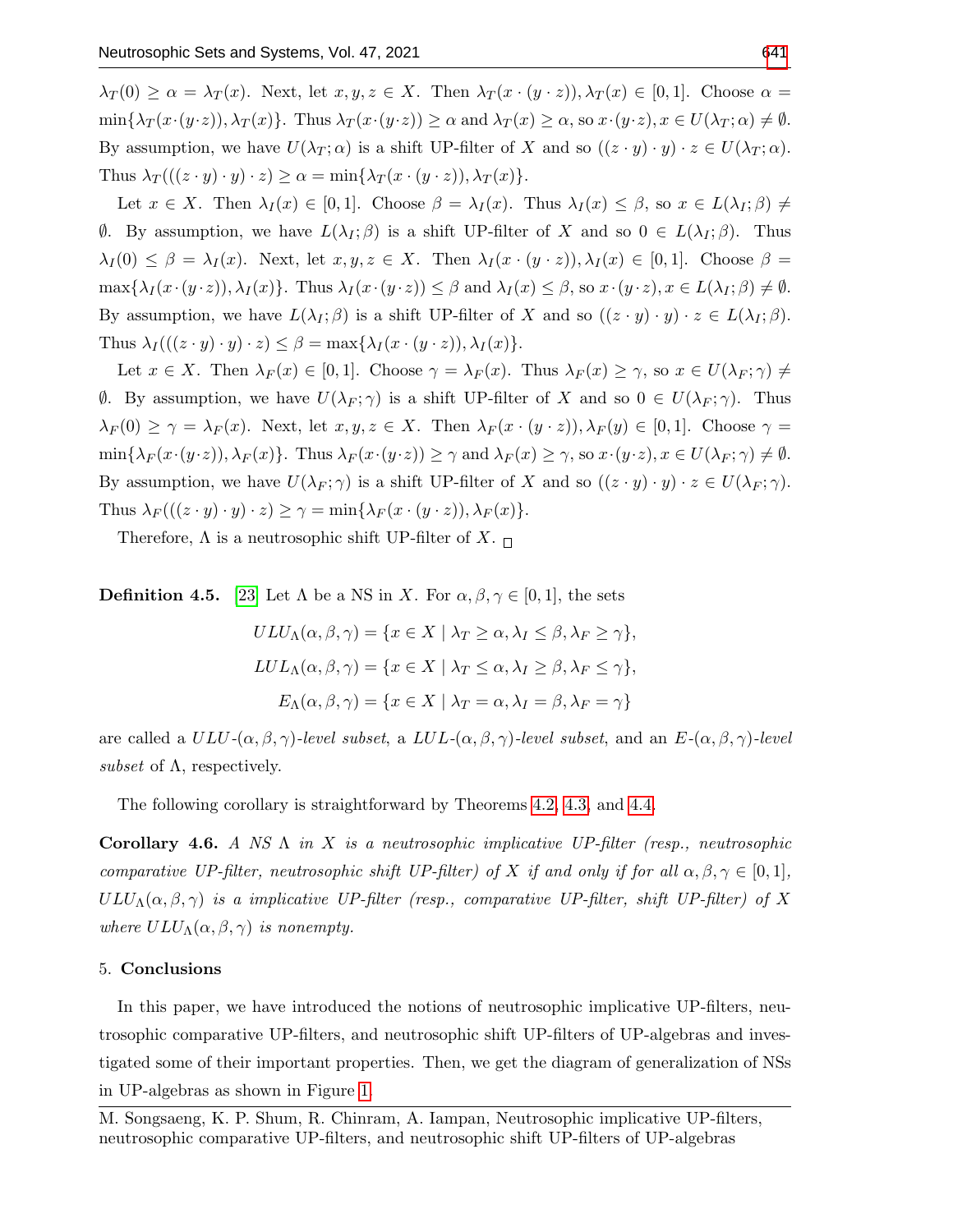<span id="page-22-10"></span>

Figure 1. NSs in UP-algebras

In our future study, we will study the soft set theory/cubic set theory of neutrosophic implicative UP-filters, neutrosophic comparative UP-filters, and neutrosophic shift UP-filters of UP-algebras.

# Acknowledgment

This work was supported by the revenue budget in 2021, School of Science, University of Phayao.

#### References

- <span id="page-22-3"></span>1. Ansari M.A.; Haidar, A.; Koam A.N.A. On a graph associated to UP-algebras, Math. Comput. Appl. 2018, 23, no.4, 61.
- <span id="page-22-4"></span>2. Dokkhamdang, N.; Kesorn, A.; Iampan A. Generalized fuzzy sets in UP-algebras, Ann. Fuzzy Math. Inform. 2018, 16, no.2, 171–190.
- <span id="page-22-6"></span>3. Guntasow T.; Sajak, S.; Jomkham, A.; Iampan A. Fuzzy translations of a fuzzy set in UP-algebras, J. Indones. Math. Soc. 2017, 23, no.2, 1-19.
- <span id="page-22-2"></span>4. Iampan, A. A new branch of the logical algebra: UP-algebras, J. Algebra Relat. Top. 2017, 5, no. 1, 35-54.
- <span id="page-22-5"></span>5. Iampan, A. Introducing fully UP-semigroups, Discuss. Math., Gen. Algebra Appl. 2018, 38, no. 2, 297-306.
- <span id="page-22-7"></span>6. Iampan, A. Multipliers and near UP-filters of UP-algebras, J. Discrete Math. Sci. Cryptography 2021, 24, no. 3, 667-680.
- <span id="page-22-0"></span>7. Jun, Y.B.; Smarandache, F.; Bordbar, H. Neutrosophic N -structures applied to BCK/BCI-algebras, Inform. 2017, 8, no. 4, 128.
- <span id="page-22-8"></span>8. Jun, Y.B.; Iampan, A. Comparative and allied UP-filters, Lobachevskii J. Math. 2019, 40, no. 1, 60-66.
- 9. Jun, Y.B.; Iampan, A. Implicative UP-filters, Afr. Mat. 2019, 30, no. 7-8, 1093-1101.
- <span id="page-22-9"></span>10. Jun, Y.B.; Iampan, A. Shift UP-filters and decompositions of UP-filters in UP-algebras, Missouri J. Math. Sci. 2019,31, no. 1, 36-45.
- <span id="page-22-1"></span>11. Jun, Y.B.; Smarandache, F.; Song, S.Z.; Khan, M. Neutrosophic positive implicative N -ideals in BCKalgebras, Axioms 2018, 7, no.1, 3.